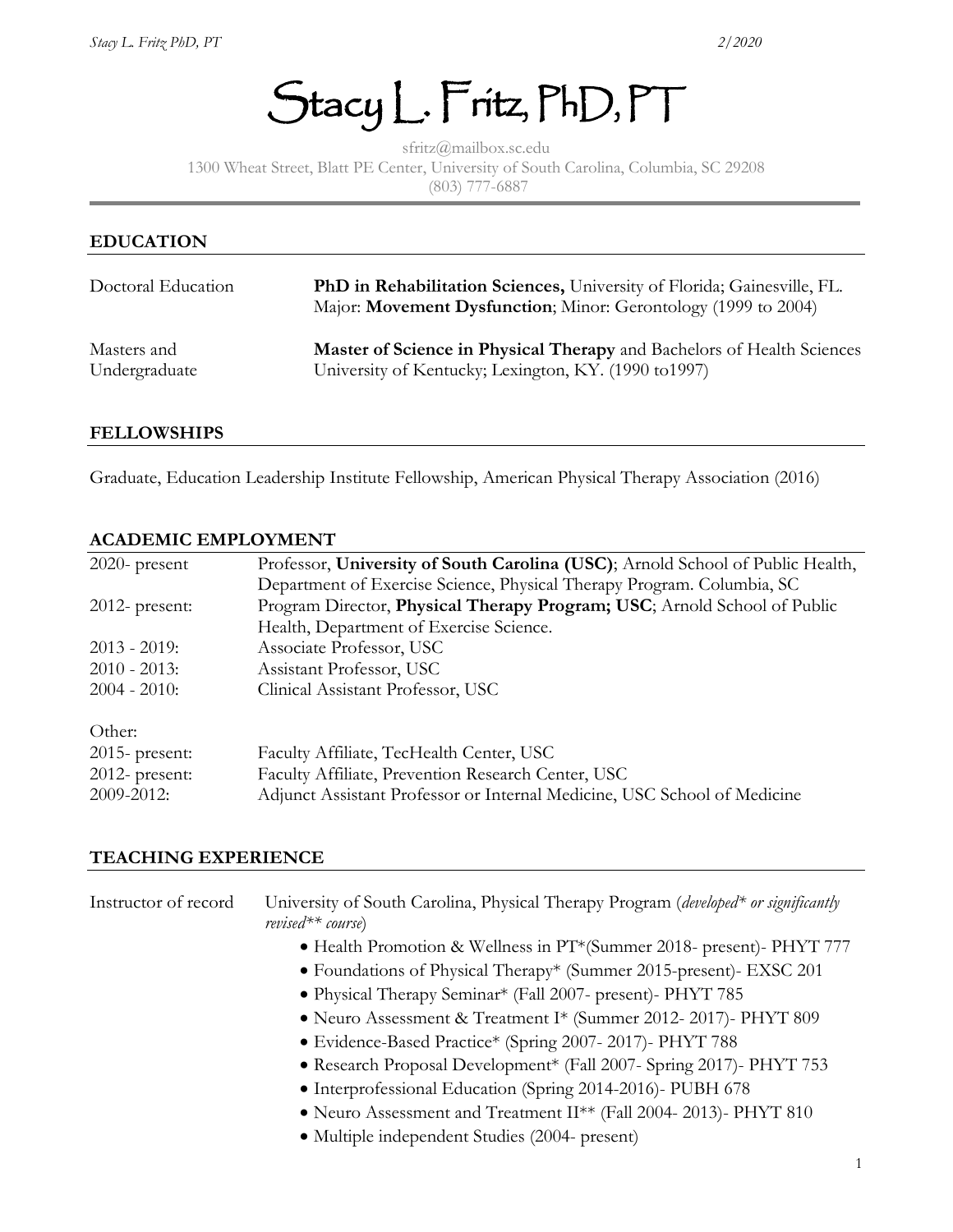| Research Advisor   | University of South Carolina, Dept. of Exercise Science<br>• Dissertation Chair, PhD students (2 active, 5 graduated)<br>Reed Handlery, DPT-2017 to present<br>1.<br>Elizabeth Regan, DPT-2016 to present<br>2.<br>3. Derek Liuzzo, PhD, DPT-2017                      |  |  |  |  |
|--------------------|------------------------------------------------------------------------------------------------------------------------------------------------------------------------------------------------------------------------------------------------------------------------|--|--|--|--|
|                    | 4. Denise Peters, PhD, DPT-2015<br>5. Addie Middleton, PhD, DPT-2015                                                                                                                                                                                                   |  |  |  |  |
|                    | Jennifaye Brown, PhD, PT-2013<br>6.<br>7. Angela Merlo, PhD, DPT-2010                                                                                                                                                                                                  |  |  |  |  |
|                    | • Committee member for PhD students (2 active, 6 graduated)                                                                                                                                                                                                            |  |  |  |  |
|                    | • Project Chair for DPT students research (57 students graduated)<br>• DPT projects are similar in depth and breadth to a Master's thesis in which<br>students must propose and defend a research project; however some projects are<br>individual and some in groups. |  |  |  |  |
|                    | • Committee member for DPT student research (100 graduated)                                                                                                                                                                                                            |  |  |  |  |
|                    | • Committee member for Masters Student (3 graduated)                                                                                                                                                                                                                   |  |  |  |  |
|                    | • Undergraduate Honors Student (1 graduated)                                                                                                                                                                                                                           |  |  |  |  |
| Teaching Assistant | <b>University of Florida, Dept. of Physical Therapy</b>                                                                                                                                                                                                                |  |  |  |  |
|                    | · Neurological Evaluation (Fall 1999, 2000, 2001)                                                                                                                                                                                                                      |  |  |  |  |
|                    | • Neurological Treatment and Motor Control (Spring 2000, 2001)                                                                                                                                                                                                         |  |  |  |  |
|                    | • Clinical Problem Solving (Fall 1999)                                                                                                                                                                                                                                 |  |  |  |  |
|                    | • Intro to Physical Therapy (Ther-ex I & II) (Summer 2000, 2001)                                                                                                                                                                                                       |  |  |  |  |
|                    | • Gerontology (Spring 2001)                                                                                                                                                                                                                                            |  |  |  |  |

• Case Study in Physical Therapy (Spring 2002, 2003)

#### **GRANTS**

## **ONGOING RESEARCH SUPPORT:**

| 1. NIH (NIA) (Caicedo, Zhaoshuo)                                                                                                                                                                                                                                                                                | $9/2019 - 5/2023$ |
|-----------------------------------------------------------------------------------------------------------------------------------------------------------------------------------------------------------------------------------------------------------------------------------------------------------------|-------------------|
| 1R01AG067395-01                                                                                                                                                                                                                                                                                                 | \$1,179,484       |
| SCH: INT: Inferring at home gait parameters of older adults using floor vibrations                                                                                                                                                                                                                              |                   |
| The investigators propose to create and leverage vibrational sensors that can measure floor                                                                                                                                                                                                                     |                   |
| vibrations to determine in-home gait parameters as a function of time and space; and correlate                                                                                                                                                                                                                  |                   |
| changes in gait parameters, after considering spatial-temporal factors, to the well-being of the                                                                                                                                                                                                                |                   |
| resident.                                                                                                                                                                                                                                                                                                       |                   |
| Role: Co-Investigator                                                                                                                                                                                                                                                                                           |                   |
| 2. ASPIRE (Stewart)                                                                                                                                                                                                                                                                                             | $5/2019 - 4/2020$ |
| University of South Carolina                                                                                                                                                                                                                                                                                    | \$14,929          |
|                                                                                                                                                                                                                                                                                                                 |                   |
| Task-Oriented Training of Arm Function in Standing after Stroke: A Pilot Study<br>The overall goal of the proposed project is to determine the feasibility and preliminary efficacy of<br>arm training provided in a standing position in individuals with arm deficits due to stroke.<br>Role: Co-Investigator |                   |
|                                                                                                                                                                                                                                                                                                                 |                   |

| 3. Excellence Initiative (Fridriksson)                               | 2019-2024   |
|----------------------------------------------------------------------|-------------|
| Office of the Provost, University of South Carolina                  | \$4,000,000 |
| Aging brain cohort at the University of South Carolina (ABC $@$ USC) |             |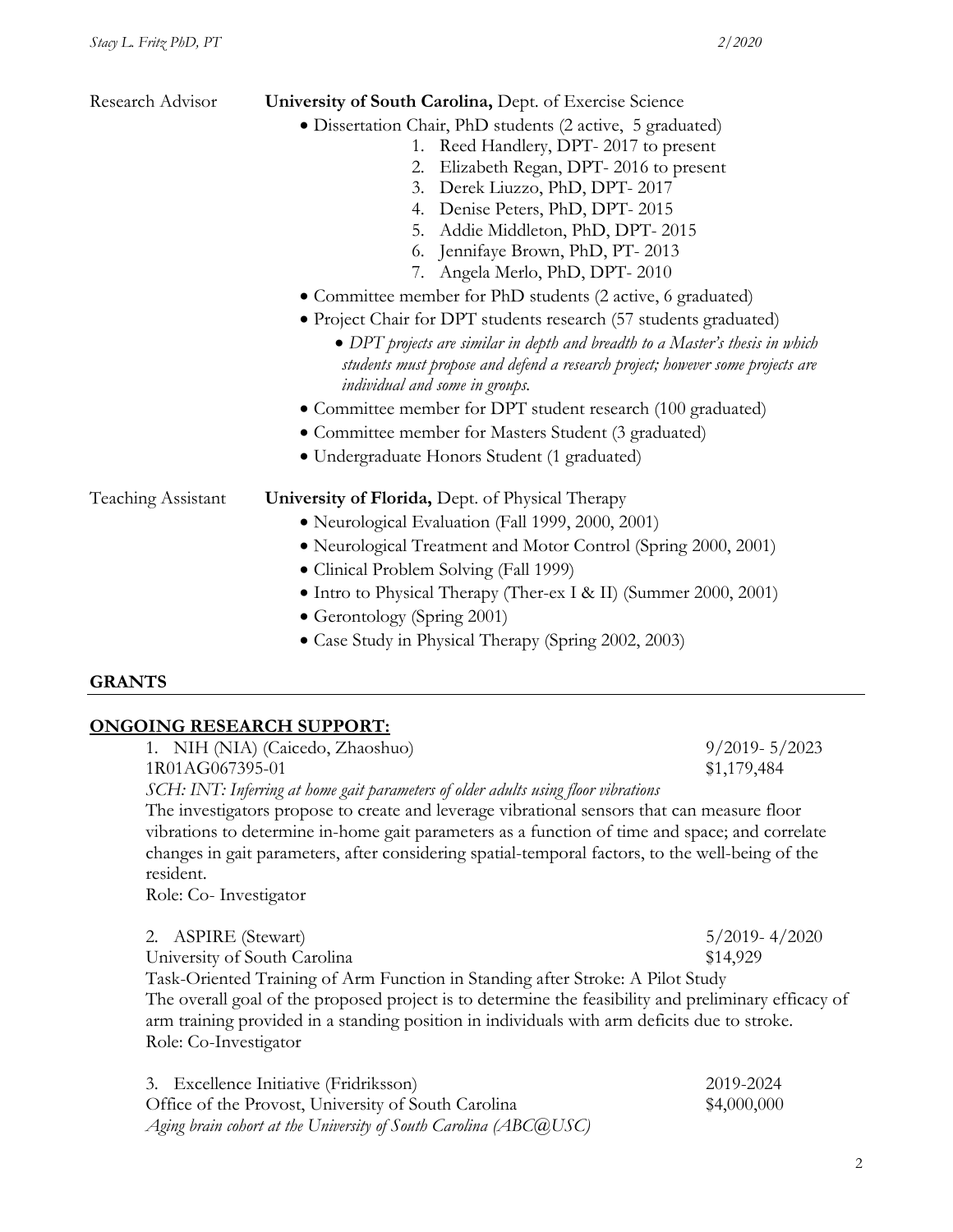Funds a research collaboration on brain health among 20+ faculty members at UofSC. The goal is to build a comprehensive cross-sectional and longitudinal database that includes factors related to brain structure and function, genetics, diet, physical health, social status, and neuropsychological testing.

Role: Co-Investigator

4. NIH (NIA) (**Fritz**) 11/2018 – 10/2019 **1R41AG059475-01A1 \$224,706** *Mitigating Injurious Falls in Older Adults Through Non-Injurious Fall and Gait Analysis From Floor* 

*Vibrations.* The purpose of this study is to validate and improve measurements taken from a vibration

detection system to better identify walking speed from floor vibrations and compare results to walking measurements using traditional methods.

Role: Principal Investigator

| 5. StrokeNET Clinical Study (Feng, Schlaug) | $9/2018 - 8/2021$ |
|---------------------------------------------|-------------------|
| NIH (NINDS)                                 | \$7,045,568       |
| 1U01NS102353-01A1                           |                   |

*TRANScranial Direct Current Stimulation Current for Post-stroke mOtor Recovery – A Phase II sTudy (TRANSPORT2*).

The major goal of this study is to investigate the use of transcranial direct current stimulation for hand and arm recovery post-stroke. The four-year rehabilitation study will involve twelve clinical centers. As the subcontract principal investigator, Fritz is responsible for the standardization of the behavioral therapy on this large rehabilitation trial.

Role: Subcontract PI, co-investigator (Subcontract: \$127,443)

#### 6. HPA the Catalyst (Regan\*\*)  $4/2018 - 4/2020$

**American Physical Therapy Associatio**n - Health Policy & Administration Section. \$15,000 *Integrating Stroke Survivors into Cardiac Rehabilitation: Exploring Effectiveness, Feasibility, Physical Therapist Involvement and Policy Implications.* 

To investigate physical activity for stroke survivors in existing cardiac rehabilitation setting. **Fritz is a co-investigator and mentor on this grant** submitted by her PhD student. Role: Co-Investigator (\*\*and mentor to Student PI)

| 7. NIH- NIMH (Chen, Levkoff, Chuengsatiansup) | 8/2017-7/2022 |
|-----------------------------------------------|---------------|
| 1U19MH113201                                  | \$810,639     |

*Partnership in Implementation Science for Geriatric Mental Health (PRISM).*

The goal is to establish a hub to integrate implementation research for scaling up sustainable, evidence-based mental health interventions with research capacity-building activities for East Asia with a focus on physical activity for older adults with dementia. **Fritz's role is the physical activity expert** and she is designing the physical activity program, delivery protocol, and functional outcome measurements.

Role: Consultant

#### 8. Scientist Development Grant (Stewart) 7/2015-6/2020 **American Heart Association-** National Award \$308,000 *Targeted Engagement of the Motor Action Selection Network during Arm Rehabilitation after Stroke* The aims of this study are to validate an action selection behavioral task as a probe of the

premotor-prefrontal motor circuit after stroke and determine whether a period of motor training that targets this motor circuit leads to improved arm function. Role: Co-Investigator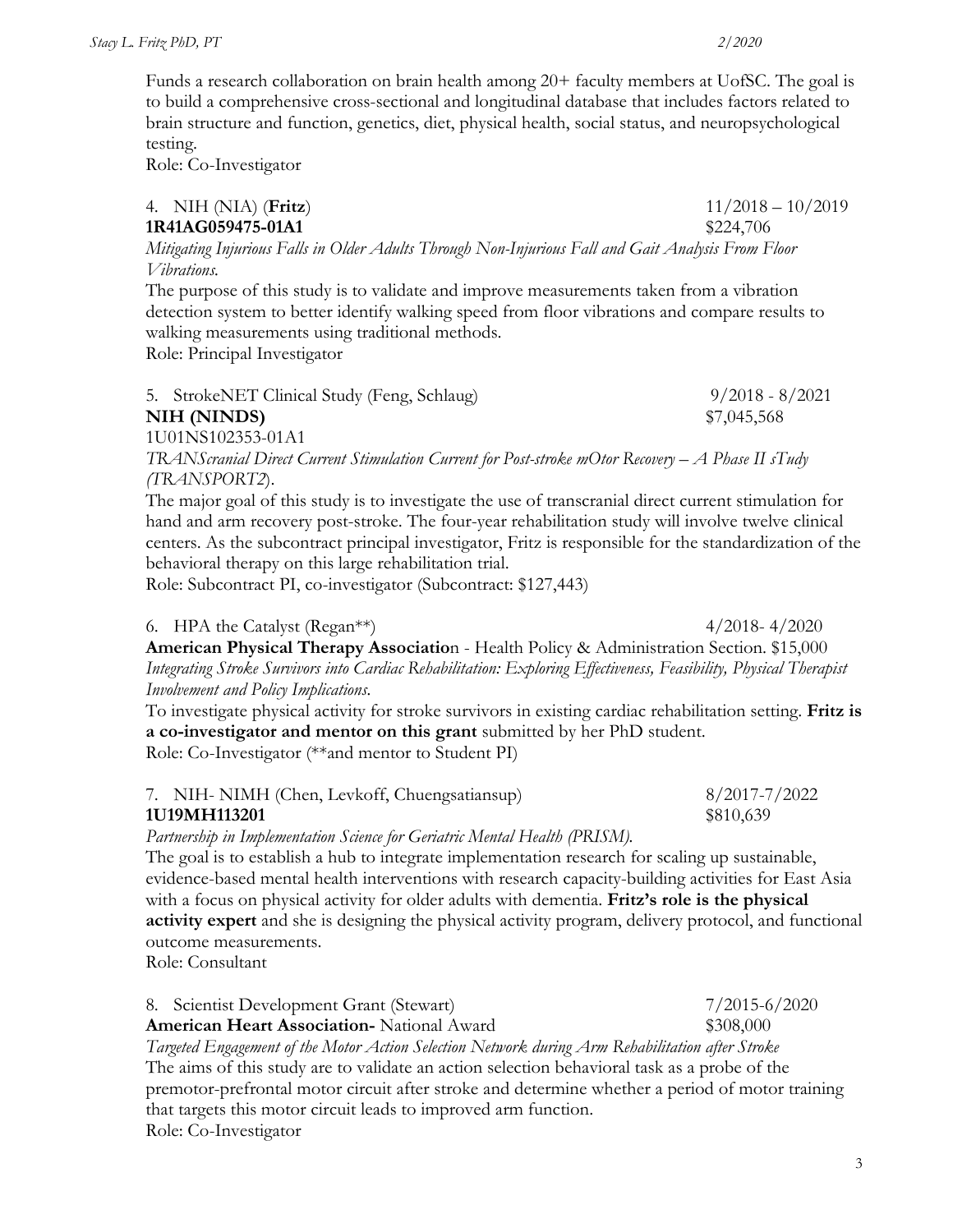## **COMPLETED RESEARCH SUPPORT:**

9. American Physical Therapy Association. **Fritz** - SCAPTA 12/2017-11/2018 **Component Grants for Physical Activity, Exercise and Health Promotion** \$10,000 *The NExT (Neurological Exercise Training) Step in Promoting Healthy Lifestyles after Stroke.* Community based, program assessment project to investigate physical activity for stroke survivors and their care partners. Role: Principal Investigator

|        | 10. NIH- NICHD- (Stewart) |  |  |  | $3/2016 - 4/2018$ |
|--------|---------------------------|--|--|--|-------------------|
|        | 1R03HD087481-01           |  |  |  | \$140,734         |
| ______ |                           |  |  |  |                   |

*Targeted Engagement of the Premotor-Prefrontal Motor Circuit after Stroke* 

Goal is to determine the effect of a period of practice targeted at the premotor-prefrontal motor circuit through the addition of action selection demands to movement; and 2) determine whether behavioral improvement over practice can be predicted by initial performance. Role: Co-Investigator

11. Research Engagement Collaborative 1/2015-12/2015

**University of South Carolina** \$20,000

*iCare (Interprofessional Collaborative for Avoiding Readmissions through Education)* Goal is to bring together a large group of interdisciplinary players to develop a large grant focused on reducing hospital readmission rates in SC. Role: Co- Investigator

| 12. Pilot Grant Program (Bosch)                                                                                                | $6/2014 - 6/2015$ |
|--------------------------------------------------------------------------------------------------------------------------------|-------------------|
| University of Northern Arizona                                                                                                 | \$35,278          |
| $A_{LL}$ , , , $T$ , , $C_{L}$ , $I$ , $I$ , $E$ , $J$ , $A$ , $L$ , $J$ , $C$ , $I$ , $D$ , $I$ , $I$ , $I$ , $I$ , $I$ , $I$ |                   |

*Appropriate Training Stimulus to Improve Function in Adults with Stroke-Related Walking Impairments* The goal is to assess the feasibility of a high-intensity interval training protocol for individuals who have had a stroke. PI: Pamela Bosch, PhD, PT

Role: Consultant

| 13. SCIRF 13-003 (Fritz)                                                                            | $11/2013 - 11/2014$ |
|-----------------------------------------------------------------------------------------------------|---------------------|
| South Carolina Spinal Cord Injury Research Fund                                                     | \$14,578            |
| Aerobic Exercise to Treat Depression Following Incomplete Spinal Cord Injury                        |                     |
| The goal of this project is investigate the effect of aerobic exercise on depression in individuals |                     |
| with incomplete spinal cord injury. Collaboration with Medical University of South Carolina.        |                     |
| Role: Principal Investigator                                                                        |                     |
|                                                                                                     |                     |

| 14. ASPIRE II (Herter)                                                                        | $8/2013 - 12/2014$ |
|-----------------------------------------------------------------------------------------------|--------------------|
| University of South Carolina                                                                  | \$98,000           |
| Coupling Robotic Assessment with Gaze Tracking to Assess Action Selection Following Stroke.   |                    |
| The goal of the grant is to investigate the role of gaze tracking in upper extremity reaching |                    |
| movements in those with chronic stroke. PI: Troy Herter, PhD                                  |                    |
| Role: Co-Investigator                                                                         |                    |

15. Injury & Traumatic Stress (INTRuST) Consortium (**Fritz**) 7/2011- 6/2014 **US Army Medical Research and Materiel Command (USAMRMC)** \$229,609 *Improving Walking and Balance in Veterans with Traumatic Brain Injury: a Pilot Study Examining Feasibility and Dosage.*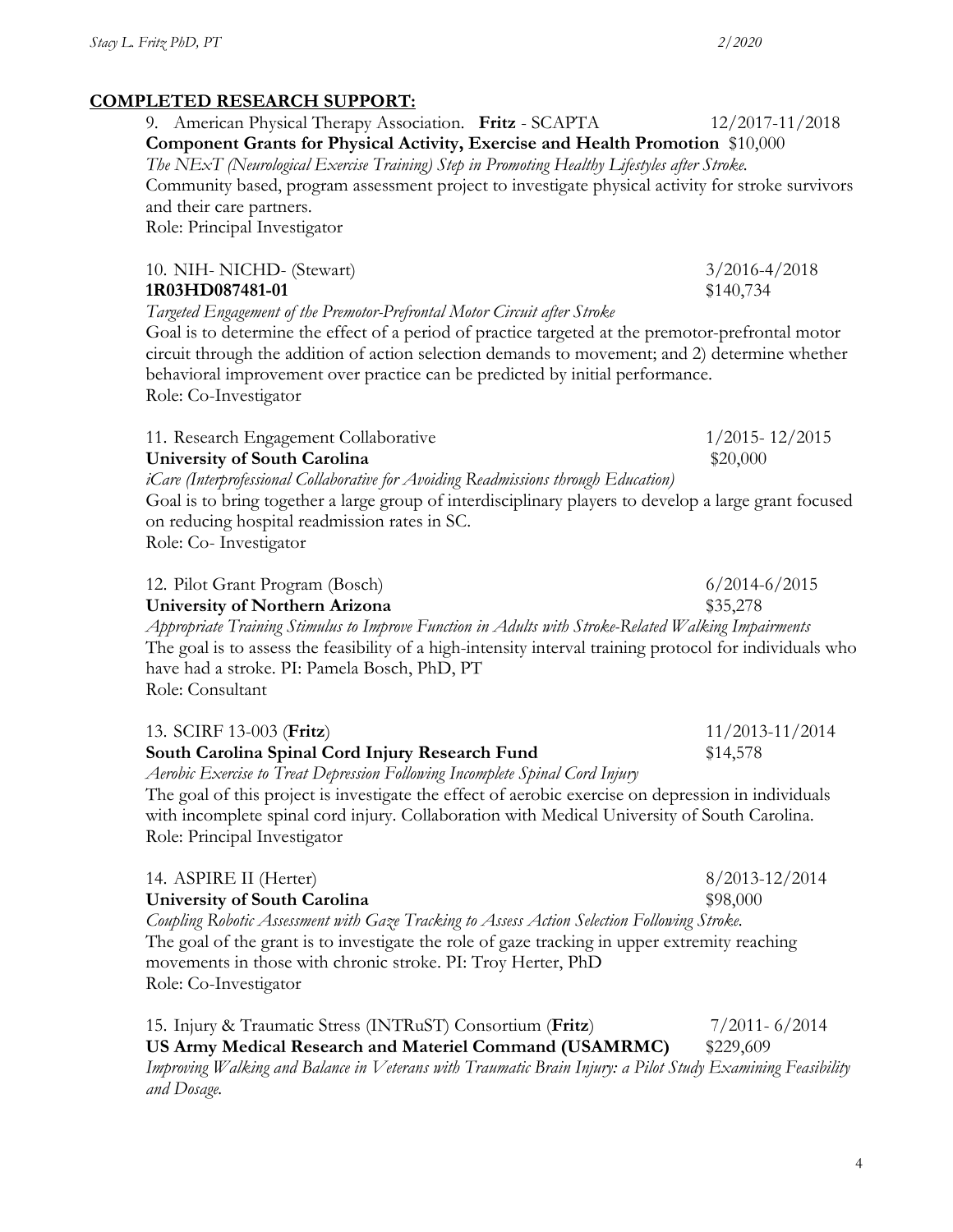The goal of this proposal is to improve therapeutic interventions for the recovery of gait and balance following traumatic brain injury (TBI) by assessing the efficacy of Intensive Mobility Training (IMT).

Role: Principal Investigator

16. Injury & Traumatic Stress (INTRuST) Consortium (**Fritz**) 11/2011- 6/2014 **US Army Medical Research and Materiel Command (USAMRMC)** \$108,659 Study Site coordinating grant for study *Improving Walking and Balance in Veterans with Traumatic Brain Injury: a Pilot Study Examining Feasibility and Dosage.*  This grant was given to help support the above listed proposal by providing study site coordination. Role: Principal Investigator 17. National Center Research Program- Scientist Development Grant (**Fritz**) 7/2008- 6/2012 **American Heart Association \$**280,000 *Examining Differences in Outcomes for Intensive Mobility Training Compared to Locomotor Training in Chronic Stroke* The major goal of this grant is to evaluate if Intensive Mobility Training produced greater effects on gait, mobility, and balance for individuals with chronic impairments and disabilities from stroke when compared to a therapy of equal dosage and task intensity. Role: Principal Investigator 18. Health Games Research (**Fritz**) 5/2008- 4/2011 **Robert Wood Johnson Foundation** \$112,000 *Commercially-Available Interactive Video Games for Individuals with Chronic Mobility and Balance Deficits Post-Stroke* The primary aim of this proposal is designed to examine an innovative therapeutic approach by investigating the effects of commercially-available gaming systems on balance, mobility and fear of falling in a sample of individuals with chronic motor deficits from stroke. Role: Principal Investigator 19. Pilot Research Award 12/2010-2/2012 **National Multiple Sclerosis Society** \$32,847 *Home-based Balance Rehabilitation in Multiple Sclerosis: Effects of Nintendo Wii Fit* The goal of this proposal is to determine if a home based video gaming program can improve balance in individuals with Multiple Sclerosis Role: Consultant 20. 1RO1 HD045751-01 A1 [Light, (**Fritz** subcontract PI)] 6/2006 – 5/2010 **NIH/NCMRR** \$825,000 (\$155,000 subcontract)

*Examining Parameter of Constraint-Induced Therapy* 

The major goal of this grant is to determine if Constraint-Induced Therapy results in better outcomes for individuals post-stroke when the training and practice occurs onsite as opposed to a home practice.

Role: Subcontract PI

| 21. SCIRF 0105 (Fritz)                                                                            | $4/2006 - 2/2009$ |
|---------------------------------------------------------------------------------------------------|-------------------|
| South Carolina Spinal Cord Injury Research Fund                                                   | \$120,000         |
| Intensive Mobility Training as an Intervention for Individuals with Incomplete Spinal Cord Injury |                   |
| The major goal of this grant is to evaluate the effects of Intensive Mobility Training on gait,   |                   |
| mobility, and balance for individuals with incomplete spinal cord injury.                         |                   |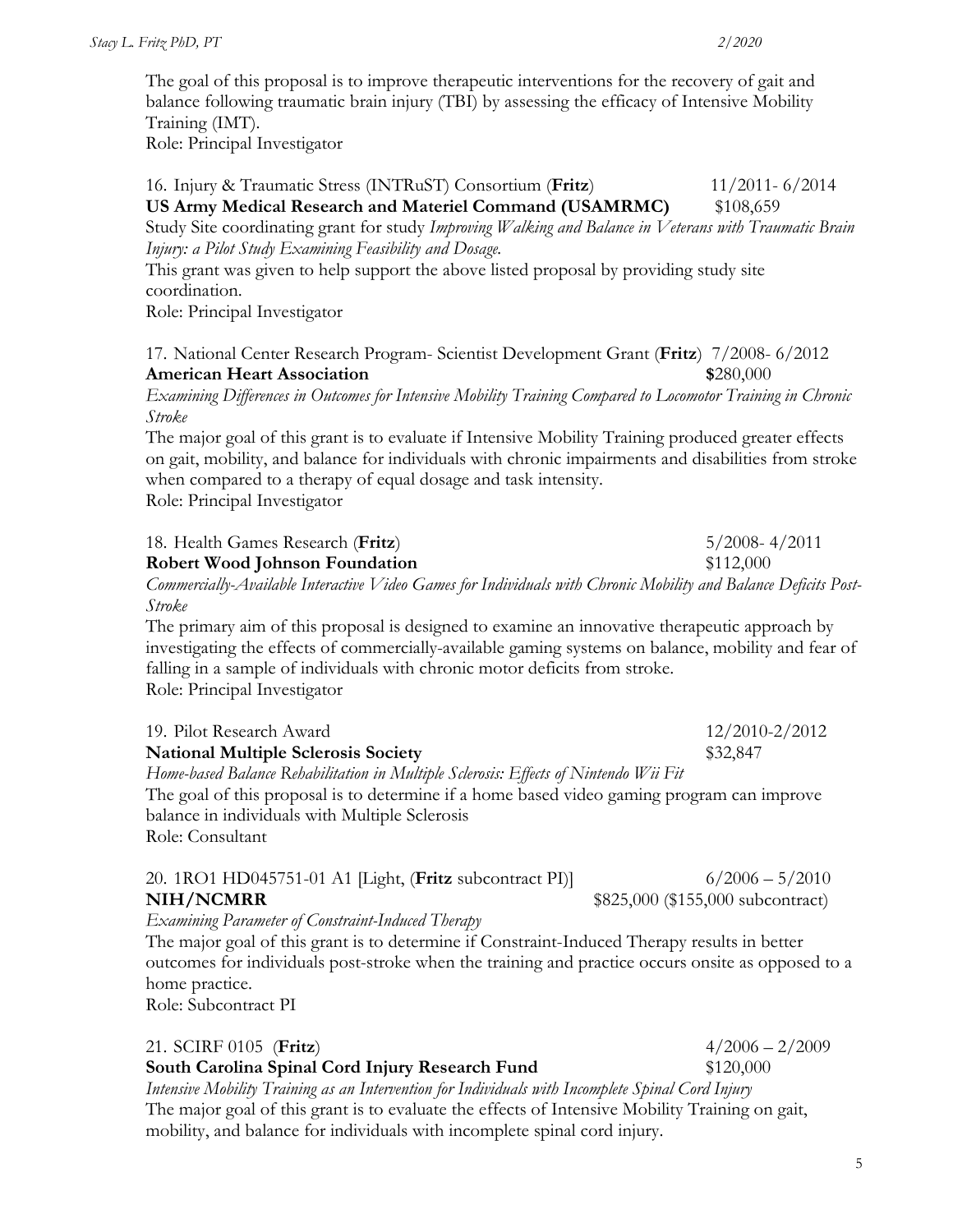| Stacy L. Fritz PhD, PT                                                                                                                                                                                                                                                                         | 2/2020                          |
|------------------------------------------------------------------------------------------------------------------------------------------------------------------------------------------------------------------------------------------------------------------------------------------------|---------------------------------|
| Role: Principal Investigator                                                                                                                                                                                                                                                                   |                                 |
| 22. R21 (Mathern)<br><b>National Institutes of Health</b><br>Cortical Plasticity after Hemispherectomy                                                                                                                                                                                         | $6/2005 - 7/2007$<br>\$275,000  |
| The goal of this grant is to investigate the plasticity occurring in children with a hemispherectomy<br>following an intense lower extremity intervention.<br>Role: Co-Investigator                                                                                                            |                                 |
| 23. Seed Grant (Fritz)<br>University of South Carolina, Arnold School of Public Health<br>Body Weight Support System for Intensive Mobility Training of Individuals Following a Stroke or Spinal Cord<br>Injury.                                                                               | $12/2005 - 11/2006$<br>\$15,000 |
| The major goal of this grant was to help in funding the purchase of a Robomedica Body Weight<br>Support System to use in other research.<br>Role: Principal Investigator                                                                                                                       |                                 |
| 24. 1RO1 HD045751-01 A1 (Light)<br>NIH/NCMRR                                                                                                                                                                                                                                                   | $8/2005 - 7/2006$<br>\$6000     |
| Examining Parameter of Constraint-Induced Movement Therapy<br>The major goal of this grant is to determine if CIT results in better outcomes for individuals post-<br>stroke when the training and practice occurs onsite as opposed to a home practice.<br>Role: Consultant                   |                                 |
| 25. Research and Productive Scholarship (Fritz)<br><b>University of South Carolina</b><br>Modified Constraint-Induced Movement Therapy for Individuals with Chronic Lower-Extremity Deficits Post-<br>Stroke                                                                                   | $4/2005 - 6/2006$<br>\$18,000   |
| The major goal of this grant is to perform pilot work investigating a new treatment intervention for<br>recovery of gait, balance, and mobility for individuals with chronic stroke.<br>Role: Principal Investigator                                                                           |                                 |
| 26. SCIRF 015A (Fritz)<br>South Carolina Spinal Cord Injury Research Fund<br>Repetitive Movement Therapy as an Intervention for Individuals with Incomplete Spinal Cord Injury: A Seed<br>Redevelopment Grant                                                                                  | $8/2005 - 10/2005$<br>\$5000    |
| The goal of this grant was to fund the re-write of another proposal to SCSCIRF that was to<br>perform pilot work investigating a new treatment intervention for recovery of gait, balance, and<br>mobility for individuals with incomplete spinal cord injury.<br>Role: Principal Investigator |                                 |
| <b>OTHER FUNDING</b>                                                                                                                                                                                                                                                                           |                                 |
| 27. Visiting Scholars Grant Program<br>(Fritz)<br><b>University of South Carolina</b><br>Advancing evidence-based care for recurrent low back pain through expanding the scope of doctoral training and                                                                                        | $1/2015 - 6/2015$<br>\$14,816   |

*establishing a unique scholarly network.* Goal is to partially fund Dr. Sheri Silfies as a visiting scholar at the University of South Carolina Role: Principal Investigator

28. Section on Geriatrics (Lusardi) 6/2013- 12/2015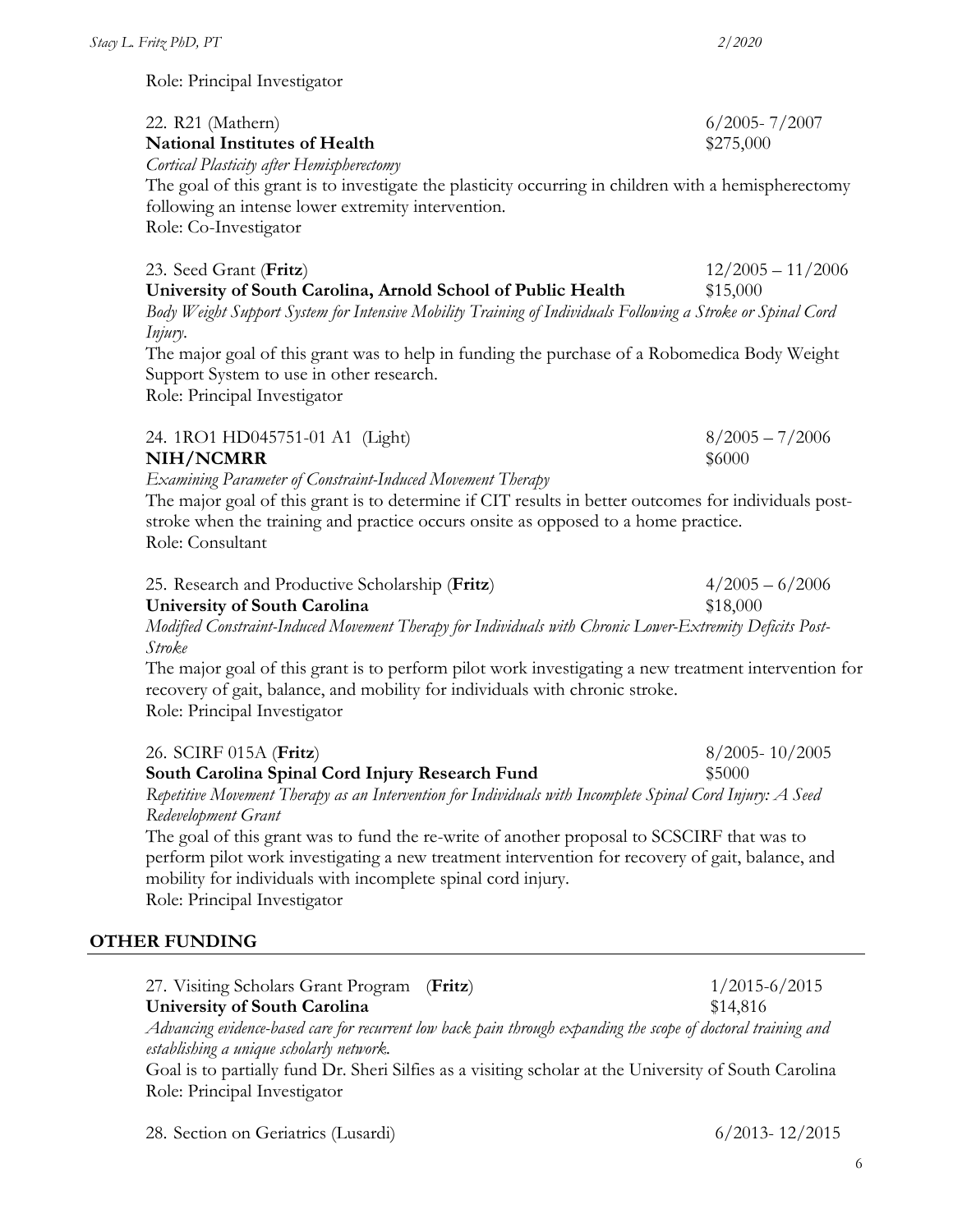| Stacy L. Fritz PhD, PT                                                                                                                                                                             | 2/2020             |
|----------------------------------------------------------------------------------------------------------------------------------------------------------------------------------------------------|--------------------|
| <b>American Physical Therapy Association</b>                                                                                                                                                       | \$10,000           |
| GeriEDGE Evaluation of Fall Risk Assessment Tools and Fall Risk Abatement/Balance Outcome<br>Measures.                                                                                             |                    |
| The main goal of this grant is to evaluate clinometric properties/effectiveness of PT-based<br>screening measures for falls risk. PI: Michelle Lusardi, PhD, PT                                    |                    |
| Role: Co-Investigator                                                                                                                                                                              |                    |
| 29. Private Donation (Fritz)                                                                                                                                                                       | $9/2007 - 12/2008$ |
| NA                                                                                                                                                                                                 | \$9000             |
| A private donation was given to investigate multiple sessions of Intensive Mobility Training for an                                                                                                |                    |
| individual with incomplete spinal cord injury, to determine if gait, balance and mobility can<br>continue to improve over multiple sessions for someone with chronic impairments and disabilities. |                    |

| 30. Graduate Research Assistantship program (Fritz)                                              | $8/2007 - 5/2008$ |
|--------------------------------------------------------------------------------------------------|-------------------|
| University of South Carolina Graduate School                                                     | \$12,000          |
| The intent of the Graduate Research Assistantship program is to provide one-time funds for hirin |                   |

The intent of the Graduate Research Assistantship program is to provide one-time funds for hiring graduate assistants, enable them to work more closely with faculty on ongoing innovative research projects, and to assist faculty who are beginning new research projects.

#### **OTHER RESEARCH EXPERIENCE**

| Lab Director          | Director of Rehabilitation Laboratory at the University of South             |
|-----------------------|------------------------------------------------------------------------------|
|                       | Carolina (2004-present)                                                      |
| Research Coordinator  | Served as the research coordinator and grant physical therapist in a full    |
|                       | time capacity for a grant funded by Florida Biomedical Granting              |
|                       | Agency. Under direction of PI, I was in charge of day to day project,        |
|                       | including: participant recruitment and coordination, scheduling, fidelity,   |
|                       | data collection and organization, and staff hiring. $11/2001$ to $11/2003$ . |
|                       | University of Florida, Gainesville, FL. College of Health Professions,       |
|                       | Department of Physical Therapy. Constraint-Induced Therapy for Stroke        |
|                       | Rehabilitation Study.                                                        |
| Research Evaluator    | Served as a part time research evaluator for a national multi-center grant,  |
|                       | primary role was as a masked evaluator for the intervention study.           |
|                       | University of Florida, Gainesville, FL. College of Health Professions,       |
|                       | Department of Physical Therapy, NIH Funded Multi-Center Grant:               |
|                       | ExCITe National Clinical Trials. 6/2000 to 12/2003.                          |
| Research Investigator | Served as a part time research evaluator, primary role was as a masked       |
|                       | evaluator for the intervention study. Veterans' Administration Hospital,     |
|                       | Brain Rehabilitation Research Center. Gainesville, FL. Constraint-Induced    |
|                       | Therapy Study. 2/2000 to 10/2001, Consultant 10/2001 to 6/2004.              |
| <b>PUBLICATIONS</b>   |                                                                              |

Published Articles *(\* student author, \*\*primary mentor or primary mentor for manuscript, ‡ senior author)*

- 1. Handlery R\*\*, Fulk G, Pellegrini C, Stewart, JC, Monroe C, **Fritz SL.** (2020). Stepping After Stroke: Walking Characteristics in People with Chronic Stroke Differ Based on Walking Speed, Walking Endurance and Daily Steps. Physical Therapy Journal. Jan 29. doi: 10.1093/ptj/pzaa020. [Epub ahead of print]
- 2. Regan EW\*\*, Middleton A, Stewart J, Pearson JL, Wilcox S, **Fritz SL**. The Six-Minute Walk Test as a Fall Risk Screening Tool in Community Programs for Persons with Stroke: A Cross-Sectional Analysis. *Topics in Stroke Rehabilitation*. Accepted for publication 9-2019.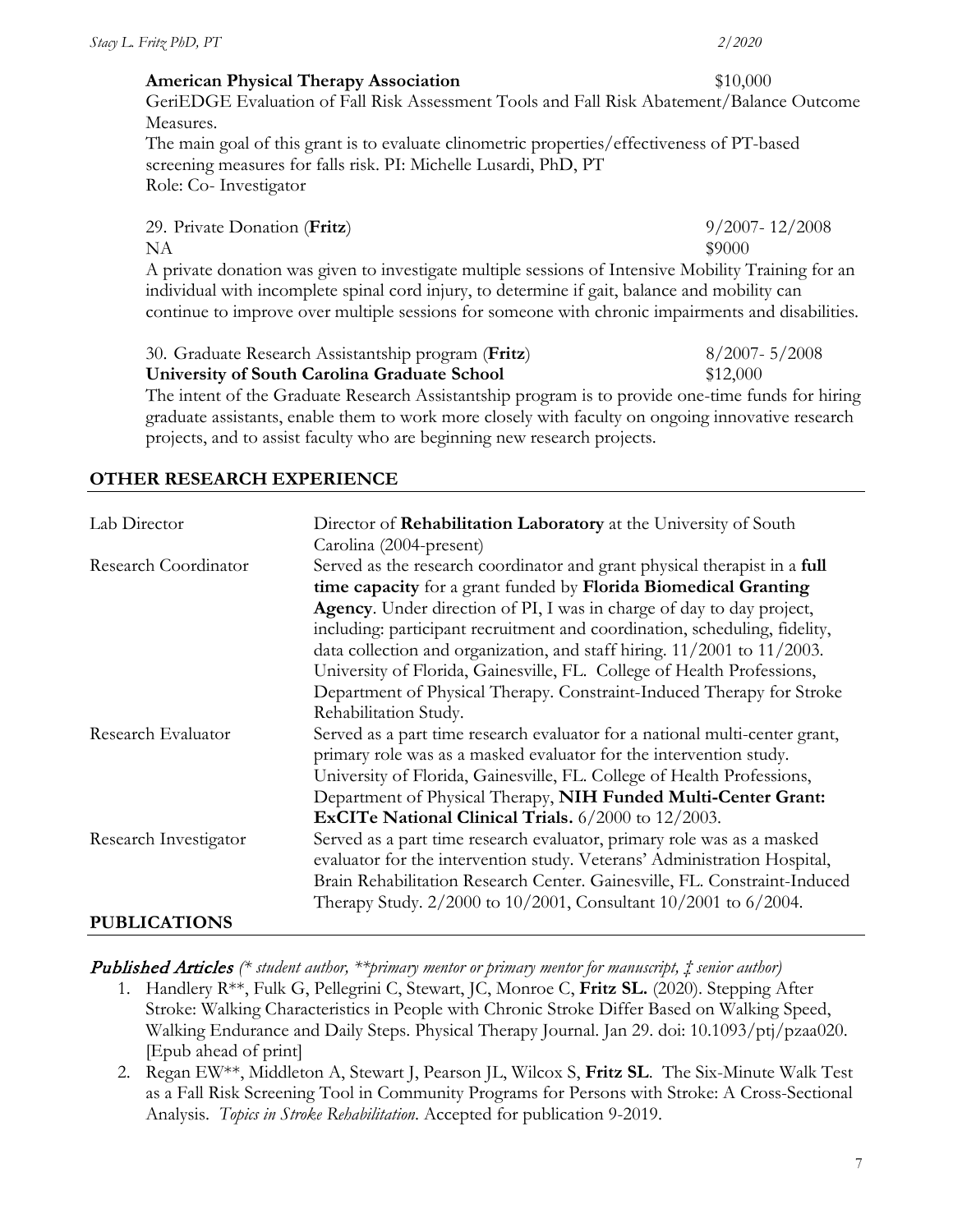- 3. Regan EW\*\*, Handlery R\*\*, Beets MW, **Fritz SL**. Are Aerobic Programs Similar in Design to Cardiac Rehabilitation Beneficial for Survivors of Stroke? A Systematic Review and Meta Analysis. *Journal of the American Heart Association.* 2019;8(16):e012761.
- 4. Regan E\*\*, Handlery R\*\*, Liuzzo DM\*\*, Stewart JC, Burke AR\*\*, Hainline GM\*\*, Horn C\*\*, Keown JT\*\*, McManus AE\*\*, Lawless BS\*\*, Purcell M\*\*, ‡ **Fritz S**. The Neurological Exercise Training (NExT) Program: A Pilot Study of a Community Exercise Program for Survivors of Stroke. *Disability and Health*. 2019 July 12 (3) 528-532.
- 5. Lemes I\*, Sui X, **Fritz S**, Beattie P, Lavie C, Turi-Lynch B, Blair S. Cardiorespiratory Fitness and Risk of All-Cause, Cardiovascular Disease and Cancer Mortality in Men with Musculoskeletal Condition. *Journal of Physical Activity and Health*. 2019 Feb 1;16(2):134-140. (JIF: 2.13)
- 6. Gunn L\*, Stewart JC, Morgan BS\*, Metts ST\*, Magnuson JM\*, Iglowski NJ\*, **Fritz SL**, Arnot CF. Instrument-Assisted Soft Tissue Mobilization and Proprioceptive Neuromuscular Facilitation Techniques Improve Hamstring Flexibility Better than Static Stretching Alone: A Randomized Trial. *Journal of Manual & Manipulative Therapy*. 2019 Feb;27(1):15-23
- 7. Baird JF\*, Gaughan ME, Saffer HM, Sarzynski MA, Herter TM, **Fritz SL**, Den Ouden DB, Stewart JC. The Effect of Energy-Matched Exercise Intensity on Brain-Derived Neurotrophic Factor and Motor Learning. *Neurobiology of Learning and Memory*. 2018 Dec; 156:33-44. (JIF: 3.525)
- 8. Peters D\*\*, Fridriksson J, Stewart J, Richardson J, Rorden C, Bonilha L, Middleton A, Gleichgerrcht E, **Fritz SL**‡**.** Cortical Disconnection of the Ipsilesional Primary Motor Cortex is Associated with Gait Speed and Upper Extremity Motor Impairment in Chronic Left Hemispheric Stroke. *Human Brain Mapping*. 2018 Jan; 39(1):120-132. (JIF: 5.09; Journal Ranking: 2 out of 14 in Neuroimaging).
- 9. Mathews H, Middleton A, Boan L\*, Jacks M\*, Riddick L\*, Shepherd J\*, Patel J, McNeal A, **Fritz SL**‡. Intrarater and interrater reliability of a hand-held dynamometric technique to quantify palmar thumb abduction strength in individuals with and without carpal tunnel syndrome. *Journal of Hand Therapy*. 2018, Oct - Dec;31(4):554-561. (JIF: 2.0)
- 10. Regan E\*\*, **Fritz SL**‡**.** Commentary on: Considerations for the selection of time-limited walk tests post-stroke: A systematic review of test protocols and measurement properties. *Journal of Neurologic Physical Therapy*, Jan 2017; 41; 18-20. (JIF: 3.259)
- 11. Singh T., Fridriksson J., Perry C\*., Tryon SC\*, Ross A\*, **Fritz, SL**, & Herter, TM. A novel computational model to probe visual search deficits during motor performance. Journal of Neurophysiology, *Neurophysiol.* 2017 Jan 1;117(1):79-92. (JIF: 2.809)
- 12. Lusardi MM, **Fritz SL**, Middleton A\*\*, Allison LK, Wingood M, Phillips E, Criss M, Verma S, Osborne J, Chui KK. Determining risk of future falls in community-dwelling older adults: A systematic review and meta-analysis using post-test probability. *Journal of Geriatric Physical Therapy*. 2017 Jan/Mar;40(1):1-36. (JIF: 1.889). **This Article received Excellence in Geriatric Research Award 2018 indicating best article in journal that year.**
- 13. Middleton A\*\*, Braun CH, Lewek MD, **Fritz SL**‡. Balance impairment limits ability to increase walking speed in individuals with chronic stroke. *Disability and Rehabilitation*. 2016; Mar 13:1-6. (JIF: 2.022).
- 14. Middleton A\*\*, Fulk GD, Herter TM, Beets MW, Donley J, **Fritz SL**‡. Self-selected and maximal walking speeds provide greater insight into fall status than walking speed reserve among community-dwelling older adults. *American Journal of Physical Medicine & Rehabilitation*. 2016; 95(7), 475-82. (JIF: 2.199)
- 15. Middleton A\*\*, Fulk GD, Beets MW, Herter TM, **Fritz SL**‡. Self-selected walking speed is predictive of daily ambulatory activity in older adults. *Journal of Aging and Physical Activity*. 2016; 24(2), 214-22. (JIF: 2.785)
- 16. DiPiro ND\*, Embry A, **Fritz SL**‡, Middleton A\*, Krause JS, Gregory CM. Effects of Aerobic Exercise Training on Fitness and Walking Related Outcomes in Ambulatory Individuals with Chronic Incomplete Spinal Cord Injury. *Spinal Cord. Spinal Cord. 2015 Dec 2015.* (JIF: 1.846)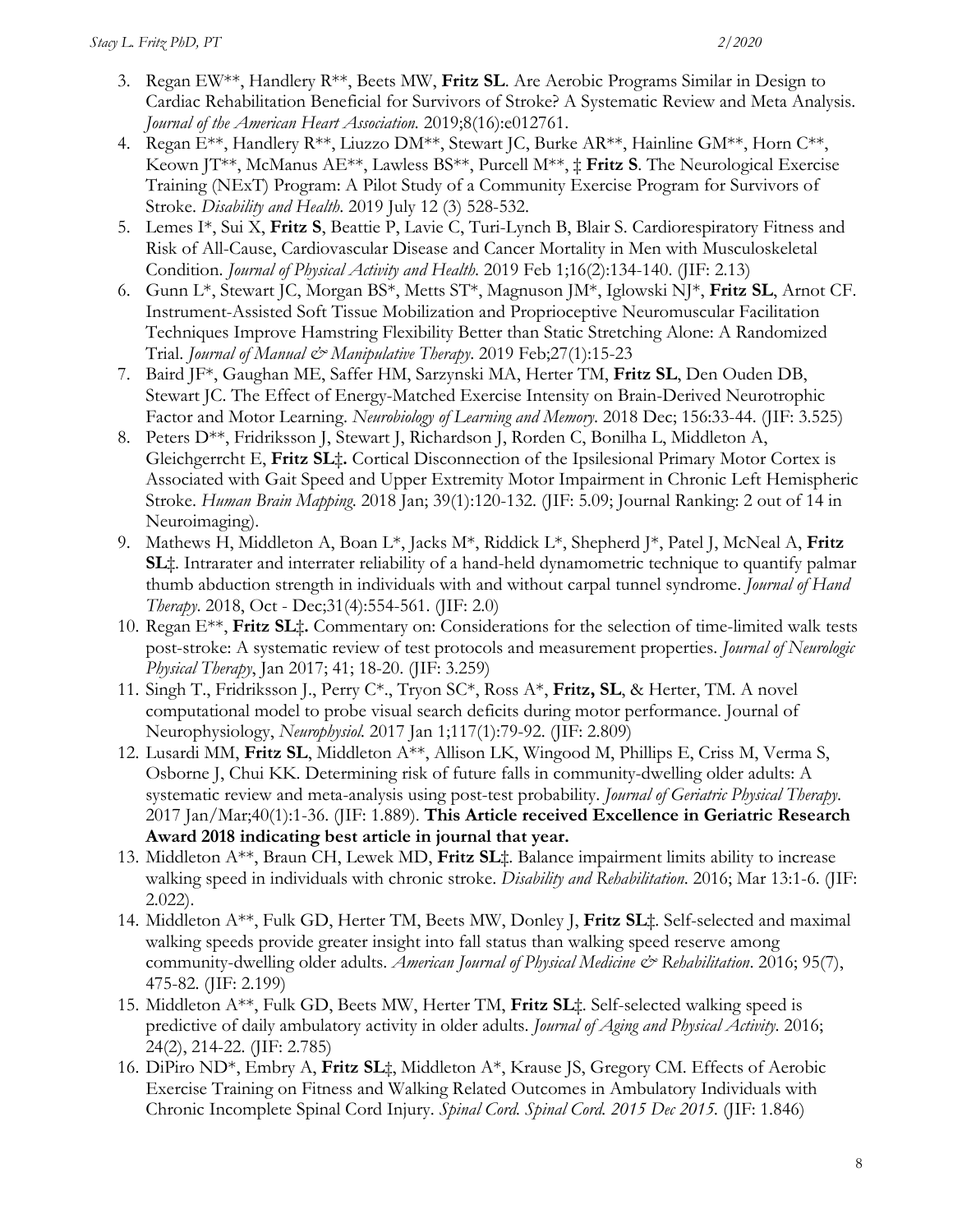- 17. Bailey LB\*, Shanley E, Hawkings R, Beattie PF, **Fritz SL**, Kwartowitz D, Thigpen CA. Mechanisms of Shoulder Range of Motion Deficits in Asymptomatic Baseball Players. *The American Journal of Sports Medicine*. 2015 Nov;43(11):2783-93. (JIF: 4.517, # 3/74 in Orthopedics.)
- 18. Liuzzo DM\*\*, Peters DM\*\*, Middleton A\*\*, Lanier W\*\*, Chain R\*\*, Barksdale B\*\*, **Fritz SL**‡. Measurements of weight bearing asymmetry using the Nintendo Wii balance board are not reliable for older adults and individuals with stroke. *Journal of Geriatric Physical Therapy. August 2015. (JIF: 2.297)*
- 19. Drenowatz C, Sui X, **Fritz SL**, Lavie CJ, Beattie PF, Church TS, Blair SN. The association between resistance exercise and cardiovascular disease risk in women. Journal of Science and Medicine in Sport. 2015 Nov;18(6):632-6. (JIF: 3.834)
- *20.* Middleton A\*\*, **Fritz SL**‡, Lusardi MM. Walking speed: The Functional Vital Sign. *Journal of Aging and Physical Activity. 2015; 23(2), 314-22.* (*JIF: 2.785)*
- 21. Middleton A\*\*, **Fritz SL**, Liuzzo D\*\*, Newman-Norlund R, Herter T. Using clinical and robotic assessment tools to examine the feasibility of pairing tDCS with upper extremity physical therapy in patients with stroke and TBI: a consideration-of-concept pilot study. *NeuroRehabilitation*. 2014; 35(4), 741-754. (JIF: 1.568)
- 22. Peters DM\*\*, Jain S, Liuzzo DM\*\*, Middleton A\*\*, Greene J\*\*, Blanck E, Sun S, Raman R, **Fritz SL**‡. Individuals with chronic traumatic brain injury improve walking speed and mobility with Intensive Mobility Training. *Archives of Physical Medicine and Rehabilitation*. *2014; 95 (8), 1454-1460. (JIF: 2.967)*
- 23. Middleton A\*\*; Merlo AM; Peters DM\*\*; Greene JV\*\*; Blanck EL; Moran R, **Fritz SL**‡. Body weight supported treadmill training is no better than overground training for individuals with chronic stroke, a randomized control trial. *Topics in Stroke Rehabilitation. 2014 Nov-Dec;21(6):462-76. doi: 10.1310/tsr2106-462. (JIF: 1.702)*
- 24. Cooley A\*, Peters DM\*\*, Vendemia J, Smith LP, Sweet RC, Baylis GC, Krotish D, **Fritz SL**, Rorden C. Pilot study on voxel-based lesion symptom mapping and motor impairment after stroke. *Neural Regeneration Research*. 2014; 9(7)766-772*. (JIF: 0.205)*
- 25. Peters DM\*\*, Middleton A\*\*, Donley JW, Blanck EL, **Fritz SL**‡. Concurrent Validity of Walking Speed Values Calculated via the GAITRite electronic walkway and 3 Meter Walk Test in the Chronic Stroke Population. *Physiotherapy Theory and Practice*. 2014 April; 30(3): 183-8. (JIF:2.151)
- 26. Sandler RD\*, Sui X, Church TS, **Fritz SL**, Beattie PF, Blair SN. Are flexibility and musclestrengthening activities associated with a higher risk of developing low back pain? *Journal of Science and Medicine in Sport.* 2014: 7: 361-365. (JIF: 3.834)
- 27. Middleton A\*\*, **Fritz SL**‡. Assessment of Gait, Balance, and Mobility in Older Adults: Considerations for Clinicians. *Current Translational Geriatrics and Experimental Gerontology Reports*. 2013:2:205-214
- 28. Peters DM\*\*, McPherson A\*\*, Fletcher B\*\*, McClenaghan B, **Fritz SL**‡. Counting Repetitions: An Observational Study of Video Game Play for People with Chronic Hemiparesis Post-Stroke. *Journal of Neurologic Physical Therapy,* 2013, 37 (105-111). (JIF: 2.711, #2/41 in Rehabilitation.)
- 29. **Fritz SL**‡, Peters DM\*\*, Merlo AM\*\*, Donley J. Active Video Gaming Effects on Balance and Mobility in Individuals with Chronic Stroke: A Randomized Control Trial. *Topics in Stroke Rehabilitation*. 2013, 20(3):218-225. (JIF: 1.702)
- 30. Merlo AM\*\*, Goodman A, McClenaghan B, **Fritz SL**‡. Participants' perspectives on the feasibility of a novel, intensive, task-specific intervention for individuals with chronic stroke: a qualitative analysis. *Physical Therapy Journal*. 2013,93(2):147-57. (JIF: 3.786)
- *31.* Peters DM\*\*, **Fritz SL**‡, Krotish D. Assessing the Reliability and Validity of a Shorter Walk Test Compared to the 10 Meter Walk Test for Measurements of Gait Speed in Healthy, Older Adults. *Journal of Geriatric Physical Therapy.* 2013, 36(1):24-30. *(JIF: 2.297)*
- 32. **Fritz SL**‡, Peters DM\*\*, Greene JV\*\*. Measuring Walking Speed: Clinical Feasibility and Reliability. *Topics in Geriatric Rehabilitation*. *2012; 28 (2): 91-96. (JIF: 2.297)*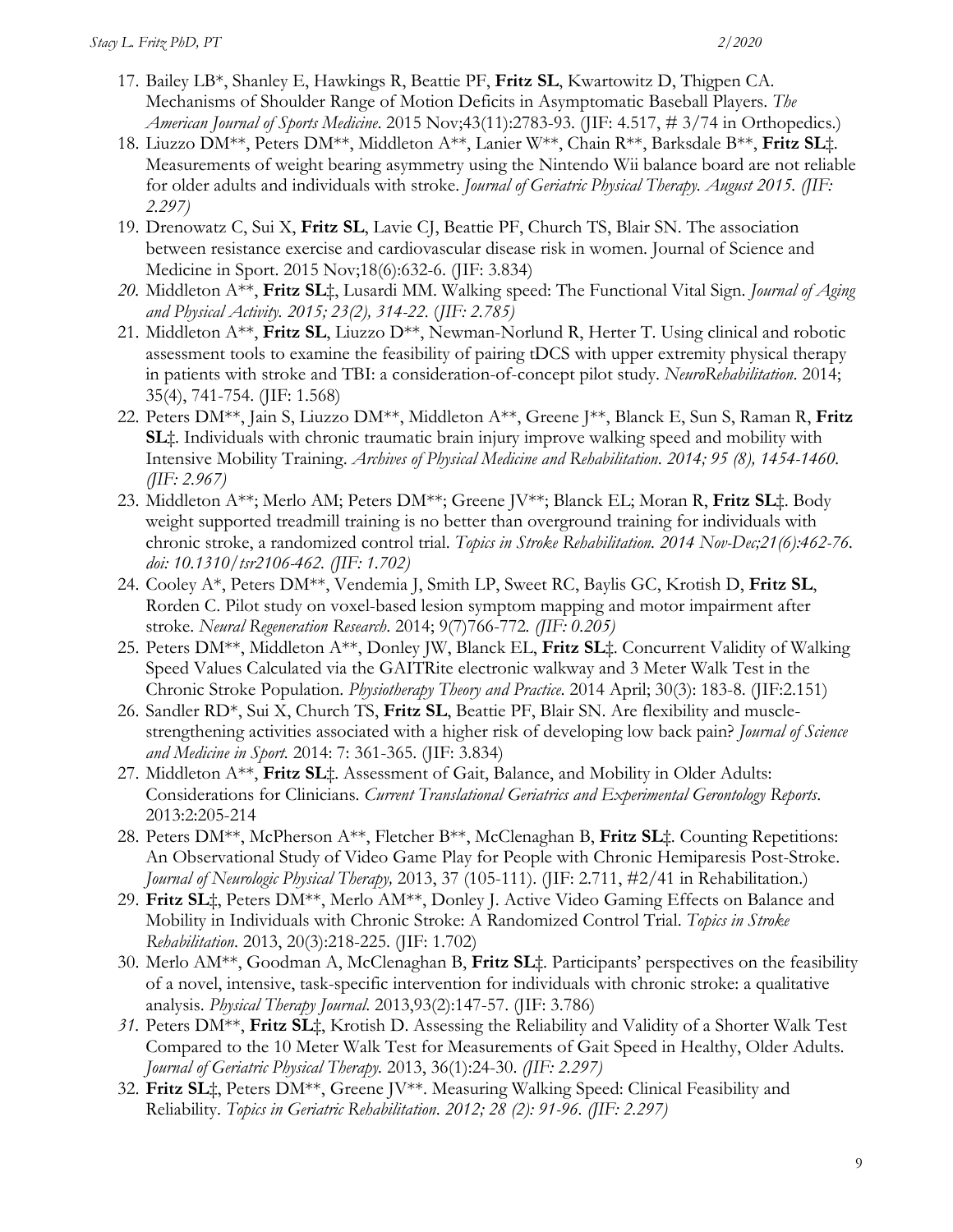- 33. **Fritz SL**‡, Butts RJ\*\*, Wolf SL. Constraint Induced Movement Therapy: From History to Plasticity. *Expert Review of Neurotherapeutics.* 2012, 12(2): 19-8. (JIF: 3.121)
- 34. deBode S, **Fritz SL**, Mathern G. Cerebral hemispherectomy: Sensory scores before and after Intensive Mobility Training. *Brain & Development*. *2012 Sep;34(8):625-3. (JIF:1.869)*
- 35. **Fritz SL**‡, Rivers ED\*\*, Merlo AM\*\*, Reed AD\*\*, Mathern GW, de Bode S. Intensive Mobility Training Post Cerebral Hemispherectomy: Early Surgery Shows Best Functional Improvements*. European Journal of Physical Rehabilitation Medicine*. 2011; 47 (4): 569-77. (JIF: 2.194)
- 36. **Fritz SL**‡, Merlo AM\*\*, Rivers ED\*\*, Peters DM\*\*, Goodman A, Watson ET\*\*, Carmichael BM\*\*, McClenaghan BA. An Intensive Intervention for Improving Gait, Balance, and Mobility in Individuals with Chronic Incomplete Spinal Cord Injury: A Pilot Study of Activity Tolerance and Benefits. *Archives of Physical Medicine and Rehabilitation*. 2011, 92 (11): 1776-84. (JIF: 2.655)
- 37. Massie CL\*, **Fritz SL,** Malcolm MP. Elbow Extension Predicts Motor Impairment and Performance Post-Stroke. *Rehabilitation Research and Practice*. Volume 2011.
- 38. **Fritz SL**‡, Merlo AM\*\*, Rivers ED\*\*, Brandenburg B\*\*, Sweet J\*\*, Donley J, Mathews H, de Bode S, McClenaghan BA. Feasibility of Intensive Mobility Training as an Intervention for Improving Gait, Balance, and Mobility in Persons with Chronic Neurological Conditions: A Case Series. *Journal of Neurologic Physical Therapy.* 2011, 35(3):141-147. (JIF: 2.771)
- 39. McCarty D\*\*, McClenaghan B, Blanck E, **Fritz SL**. Examining Dance Therapy as an Adjunct Therapy for Selected Measures of Postural Stability, Gait, and Sensory Processing for Children with Mild to Moderate Cerebral Palsy. *Journal of Student Physical Therapy Research*. 2010, 3 (1)1-13.
- 40. Goodman A\*, Mensch JM, Jay M, French KE, Mitchell M, **Fritz SL**. Retention and attrition factors of female certified athletic trainers in the NCAA Division-I FBS setting. *Journal of Athletic Training*. 2010, 45(3) 287-98. (JIF: 2.935).
- 41. **Fritz SL**‡, Blanton S, Uswatte G, Taub E, Wolf S. Minimal Detectable Change Scores for the Wolf Motor Function Test. *Neurorehabilitation and Neural Repair.* 2009, 23(7)662-7. (JIF: 4.836, #1/33 in Rehabilitation)
- 42. **Fritz SL**‡ & Lusardi M. White Paper: Walking Speed: the Sixth Vital Sign. *Journal of Geriatric Physical Therapy*. 2009, 32 (2):2-5. (JIF: 2.297)
- 43. deBode S, **Fritz SL**, Weir-Haynes K\*\*, Mathern G. Constraint-Induced Movement Therapy for Children after Cerebral Hemispherectomy- Functional and Imaging Results: a Case Series. *Phys Ther.* 2009, 89(4):361-9. (JIF: 2.742)
- 44. Thigpen MT, Cauraugh J, Creel G, Day K, Flynn S, **Fritz SL**, Frost S, Respess R, Gardner-Smith P, Brack M, Behrman A. Adaptation of postural responses during different standing perturbation conditions in individuals with incomplete spinal cord injury. *Gait Posture* 2009;29(1):113-8. (JIF: 3.145)
- 45. Pickett TC, **Fritz SL,** Ketterson TU, Glueckauf RL, Davis SB, Malcolm MP, & Light KE. Telehealth and Constraint-Induced Movement Therapy: An Intensive Case Study Approach. *Clinical Gerontologist* 2007, 31(1):5-20. (JIF: 1.1.51)
- 46. **Fritz SL**‡, Pittman AL, Robinson AC, Orton SC, Rivers ED. An Intense Mobility Intervention for Improving Gait, Balance, and Mobility for Individuals with Chronic Stroke. *Journal of Neurologic Physical Therapy* 2007; 31(2):71-6. (JIF: 2.045)
- 47. **Fritz SL**, George SZ, Wolf SL, Light KE. Participant Perception of Recovery as Criterion to Establish Importance of Improvement for Constraint-Induced Movement Therapy Outcome Measures: Results from a Preliminary Study. *Phys Ther* 2007; 87:170-178. (JIF: 2.498, #2/25 in Rehabilitation).
- 48. **Fritz SL**, Light KE, Clifford SN, Patterson TS, Behrman AL, Davis SD. Descriptive Characteristics as Potential Predictors of Outcomes Following Constraint-Induced Movement Therapy for People after Stroke. *Phys Ther*. 2006; 86: 825– 832. (JIF: 2.498, #2/25 in Rehabilitation).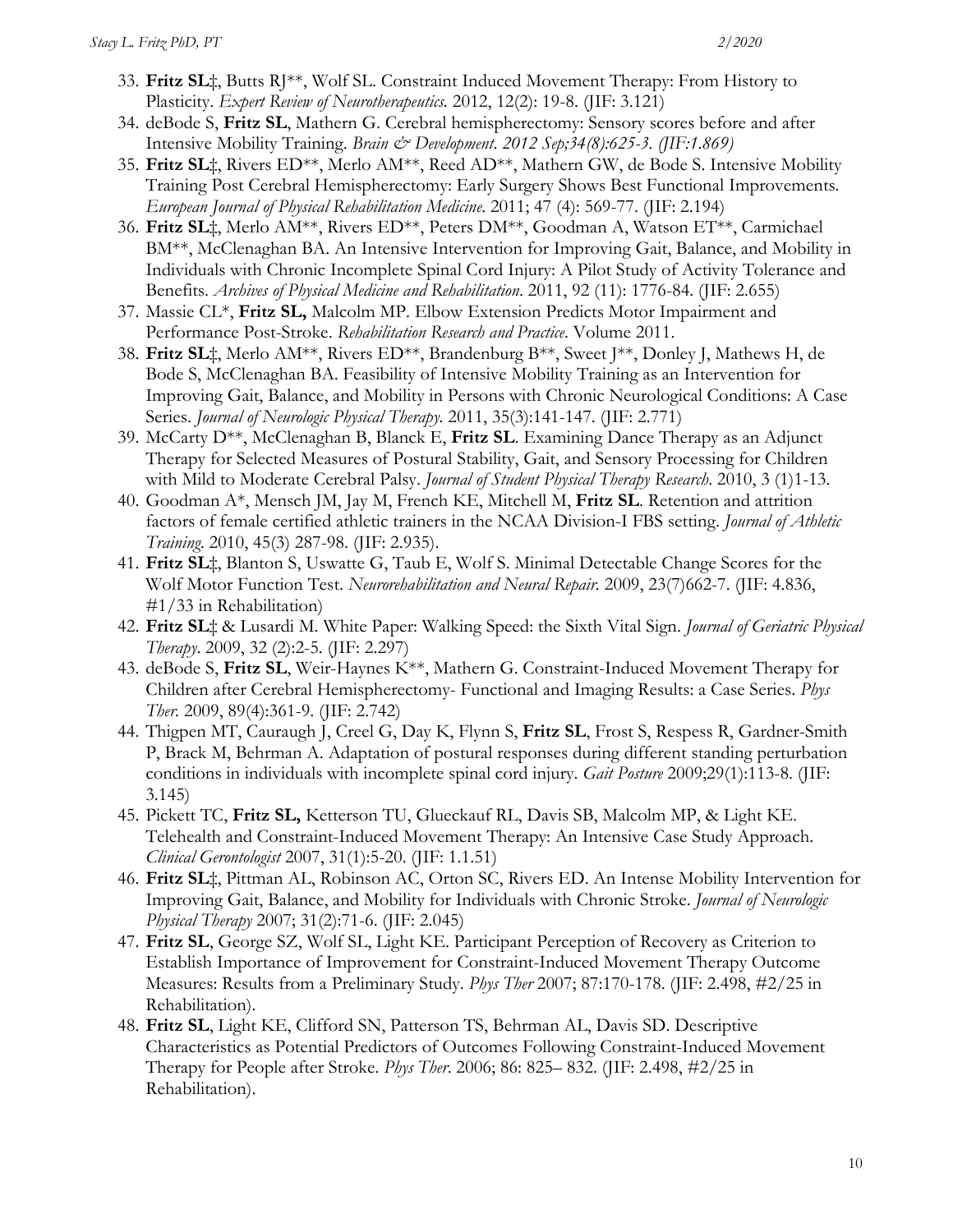- 49. Chiu YP, **Fritz SL**, Light KE, Velozo CA. Use of Item Response Analysis to Investigate Measurement Properties and Clinical Validity of Data for the Dynamic Gait Index. *PhysTher*. 2006; 86:778 –787. (JIF: 2.498, #2/25 in Rehabilitation).
- 50. **Fritz SL**, Light KE, Patterson TS, Behrman AL, Davis SD. Active Finger Extension Predicts Outcomes Following Constraint-Induced Movement Therapy for Individuals with Post-Stroke Hemiparesis*, Stroke*, 2005; 36:1172-1177. (JIF: 6.389; #5/148 in Clinical Neurology)
- 51. **Fritz SL,** Chiu YP, Malcolm MP, Patterson TS, Light KE. Feasibility of Electromyography-Triggered Neuromuscular Stimulation as an Adjunct to Constraint-Induced Movement Therapy. *Phys Ther.* 2005; 85:428–442. (JIF: 2.498, #2/25 in Rehabilitation).
- 52. Kornetti D, **Fritz SL**, Chiu Y-P, Light KE, Velozo C. Rating Scale Analysis of the Berg Balance Test. *Arch Phys Med Rehabil.* 2004; 85:1128-35. (JIF: 2.391, #4/25 in Rehabilitation).

### **BOOK CHAPTERS**

- 1. Woodbury M, **Fritz SL,** Blanton S, Wolf SL. Chapter 1: History and Development of CIMT in The Handbook of Pediatric Constraint-Induced Movement Therapy (P-CIMT): Translating Theory into Clinical Practice and Functional Occupations. American Occupational Therapy Association, Bethesda, MD. 2014*.*
- 2. **Fritz SL**. Balance, Coordination and Gait. Encyclopedia of Lifestyle Medicine and Health. Editor: James M. Rippe. Sage Publications, Inc. *2012.*

### **RESEARCH PRESENTATIONS (& Published Abstracts)**

- 1. Handlery R\*\*, Fulk G, Pellegrini C, Stewart JC, Monroe C, **Fritz SL**. (2020). Walking characteristics in individuals with stroke differ based on walking speed, endurance and daily steps. American College of Sports Medicine's Annual Meeting, San Francisco, CA. Poster Presentation.
- 2. Regan E\*\*, Wilcox S, Stewart JC, Pearson JL, **Fritz SL**. (2020). Integrating Stroke Survivors into Cardiac Rehabilitation: Exploring Effectiveness, Feasibility, Physical Therapist Involvement and Policy Implications. Combined Sections Meeting of the APTA, Platform Presentation.
- 3. Handlery R\*\*, **Fritz SL** (2019). Beyond Dichotomization: Quantifying Fall Risk Via Timed Up &Go & Post-Test Probability In Individuals With Chronic Stroke. World Confederation for Physical Therapy Congress, Geneva, Switzerland, Platform Presentation.
- 4. Handlery K, Lockhart O, Lewis AF, Kolar M, Blanck E, **Fritz SL**, Stewart JC. (2019). Applied principles of individualization during task-oriented arm training in individuals with chronic stroke: a case series. World Physical Therapy Conference, Geneva, Switzerland, Platform Presentation.
- 5. Regan E\*\*, **Fritz SL**. (2019), The Six Minute Walk Test as a Predictor for Fall Risk in Persons with Stroke. International Stroke Conference, Poster Presentation.
- 6. Handlery R\*\*, Regan E\*\*, **Fritz SL**, Handlery K. (2019). Together is better: a community-based exercise program for survivors of stroke & their care partners. Active Living Conference, Charleston, SC. Poster Presentation.
- 7. Handlery R<sup>\*\*</sup>, Regan EW<sup>\*\*</sup>, Behnke A<sup>\*\*</sup>, Grogan M<sup>\*\*</sup>, Floyd W<sup>\*\*</sup>, Gibbs K<sup>\*\*</sup>, Handlery K, **FritzSL**. (2019). "It's Better than the Waiting Room." Exercising Together is Associated with Improved Social Support for Survivors of Stroke and Their Care Partners. Combined Sections Meeting of the APTA, Poster Presentation.
- 8. Handlery R\*\*, Handlery K, Regan EW\*\*, **Fritz SL**. (2019). Objective Assessment of Sedentary Behavior in Survivors of Stroke: A Systematic Review and Meta-Analysis. Combined Sections Meeting of the APTA, Poster Presentation.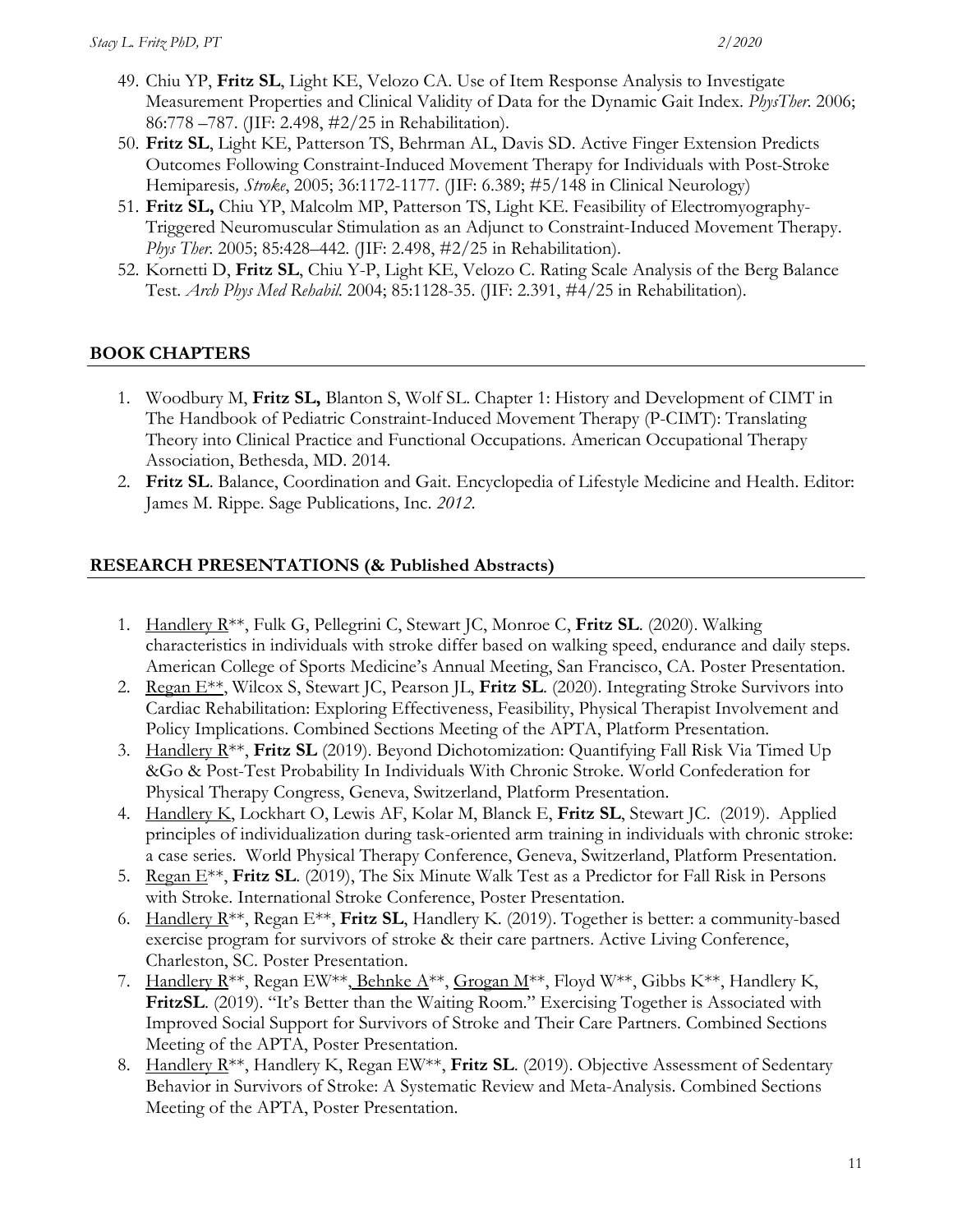- 9. Regan E\*\*, Handlery R\*\*, Beets M, **Fritz SL**. (2019). Are Aerobic Programs Similar to Cardiac Rehabilitation Beneficial for Stroke Survivors' Aerobic Capacity? A Systematic Review and Meta-Analysis. Combined Sections Meeting of the APTA, Poster Presentation.
- 10. **Fritz S**, DeWald J, Segal R. Expending Movement and Rehabilitation Sciences in DPT programs in the US. Education Leader Conference. (Oct 2018). American Physical Therapy Association. Session Talk.
- 11. Baird JF, Gaughan ME, Saffer HM, Sarzynski MA, Herter TM, **Fritz SL,** Den Ouden DB, Stewart JC. (May 2018). The Effect of Exercise Intensity on the Kinematics of Reach Performance and Brain-Derived Neurotrophic Factor, American College of Sports Medicine, Poster Presentation.
- 12. Stewart JC, Baird J, Foster A, **Fritz SL**, Fridriksson J. (February 2018). Targeted engagement of the premotor component of the motor network after stroke. International Stroke Conference, Poster Presentation.
- 13. Baird JF, Gaughan ME, Saffer HM, Sarzynski MA, Herter TM, **Fritz SL**, Den Ouden DB, Stewart JC. (February 2018). Exercise intensity affects the kinematic approach used to improve performance of a 3-dimensional target task. Annual Meeting of the Southeast Chapter of the American College of Sports Medicine, Poster Presentation.
- 14. Liuzzo DM\*\*, Plummer P, Stewart JC, **Fritz SL**. (February 2018). Chronological age and functional measurements predict dual task cost for postural sway while using a bimanual task in healthy adults across all ages. Combined Sections Meeting of the APTA, Poster Presentation.
- 15. Gunn L\*, Magnuson J\*, Iglowski N\*, Morgan B\*, Stewart J, **Fritz SL**, Arnot C. (February 2018). Instrumented-assisted soft tissue mobilization and proprioceptive neuromuscular facilitation techniques improve hamstring flexibility better than static stretching. Combined Sections Meeting of the APTA, Poster Presentation.
- 16. Handlery R\*\*, Handlery K, Culbertson R\*\*, Rivers C\*\*, Zaring L\*\*, Nester S\*\*, **Fritz SL.**  (February 2018) Less Talk, More Motion: Partnering to Provide Physical Activity to Individuals with Neurologic Disability and their Caregivers. Combined Sections Meeting of the APTA, Poster Presentation.
- 17. Culbertson R\*, Arnot C, Fitz-Maurice S\*, Handlery K\*, Johnson A\*, Malcom J\*, **Fritz SL**, Herter TM, Liuzzo DM\*\*, Mathews HW (February 2018). KinesioTape® Has No Effect on Shoulder Proprioception, Movement Control, or Strength When Using Robotic Assessment. Combined Sections Meeting of the APTA, Poster Presentation.
- 18. Mathews HW, Kearse M\*, Wilson AW\*, McGowan M, **Fritz SL**. (February 2018). Comparing the Reliability of the Tekscan A201 Sensor and Precise Gauge Sub-bandage Pressure Monitors: A Technical Report. Combined Sections Meeting of the APTA, Poster Presentation.
- 19. Stewart JC, Handlery K, Blanck E, Baird J, Pathak G, **Fritz, SL**. (February 2017). Targeted engagement of premotor cortex during task-oriented training after stroke: a case series. Combined Sections Meeting of the APTA, San Antonio TX. Platform Presentation.
- 20. Heath AE, **Fritz SL**, Mahoney E, Brown T, Middleton A. (October 2017) Demographic and Admission Predictors of Students Who Had Difficulty in Entry Level DPT Programs. Education Leadership Conference, Columbus, OH. Platform Presentation.
- 21. Bosch P, **Fritz SL**. (October 2017). Long-Bout High-Intensity Interval Training is Feasible After a Stroke. ACRM 94th Annual Conference. Atlanta, GA.. Platform Presentation.
- 22. **Fritz SL**, Handlery RA\*\*, Hainline G\*\*, Miller S\*\*, McManus A\*\*, Keown J\*\*, Horn C\*\*, Burke A\*\*, Purcell M\*\*, Liuzzo D\*\*, Stewart J. (July 2017).Taking the NExT Step in Promoting Exercise After Stroke: A Community-Based Gym for Survivors of Stroke. World PT Conference, Cape Town South Africa. Platform Presentation.
- 23. Regan E\*\*, Merlo A, **Fritz SL**. Determine Responders vs. Non Responders using the Six-Minute Walk Test to Measure Endurance after Intensive Therapy for Individuals with Post-Stroke Limitations. World PT Conference, Cape Town South Africa. July 2017. Poster Presentation.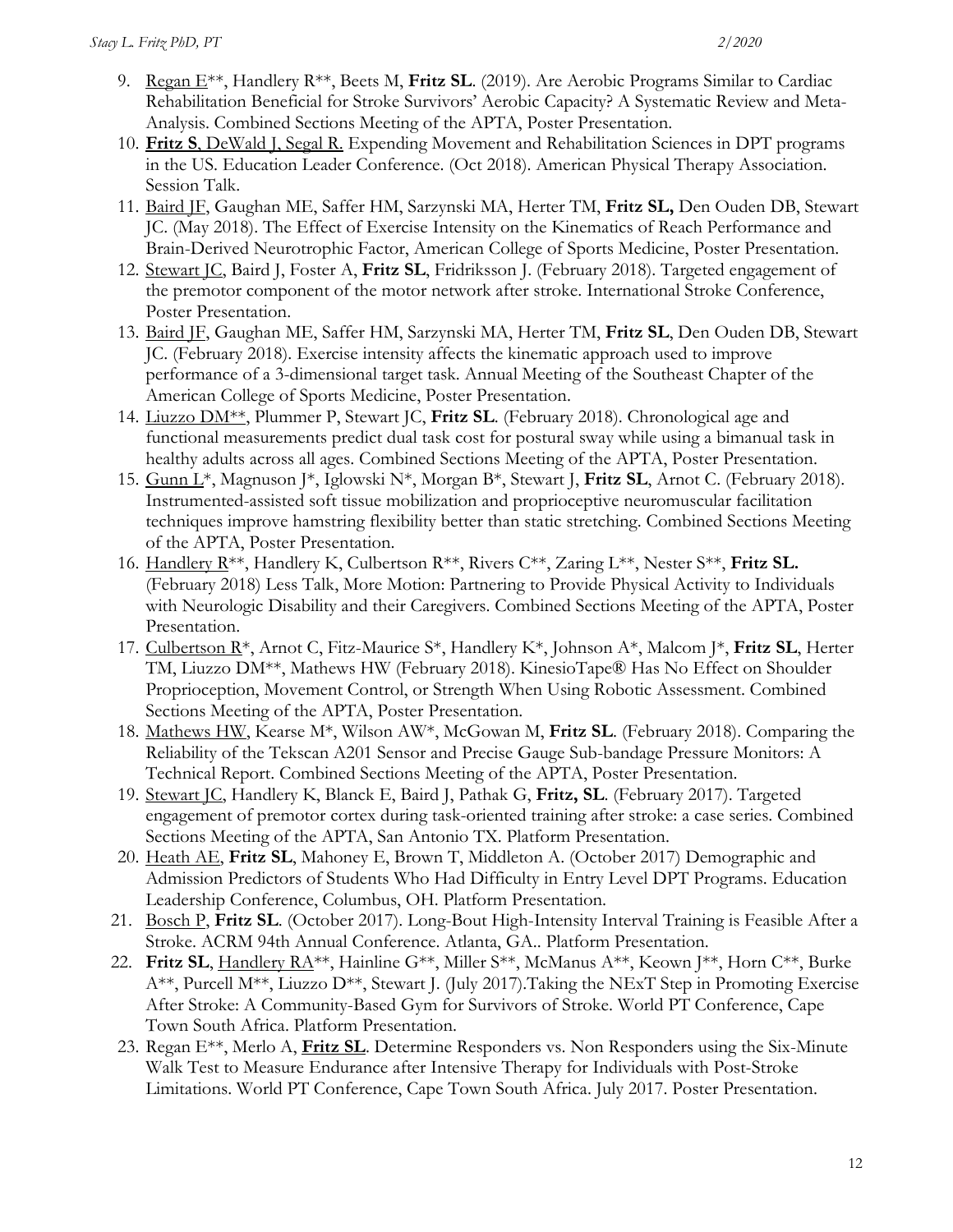- 24. Lonneman M,\*\* **Fritz SL**. (April 2017). The development of an online stroke resource for stroke survivors, TIPPS: Tools & Inventions for/from People Post-Stroke. Discover USC, Columbia, SC. Platform Presentation.
- 25. Rizor EJ, Fridriksson J, Rorden C, Bonilha L, Yourganov G, Peters DM, **Fritz SL**, Stewart JC. (Nov 2017). Functional neural correlates of hand motor function differ based on level of motor severity in individuals post-stroke. Society for Neuroscience Abstracts, 62.07. Poster Presentation.
- 26. Baird JF, Gaughan ME, Saffer HM, Sarzynski MA, Herter TM, **Fritz SL**, Den Ouden DB, Stewart JC. (Nov 2017). The effect of energy-matched exercise intensity on brain-derived neurotrophic factor and motor learning. Society for Neuroscience Abstracts, 593.12. Poster Presentation.
- 27. Yazdani S, Yourganov G, Fridriksson J, **Fritz SL**, Stewart JC, Herter TM. (Nov 2017). Cortical damage and disconnection independently contribute to stroke-induced deficits in limb-motor control and motor-task performance. Society for Neuroscience Abstracts, 62.01. Poster Presentation.
- 28. Liuzzo DM\*\*, Plummer P, Stewart JC, **Fritz SL**. Functional Reach, Experience with Dual Task Situations, and Age are Weak Predictors of Walking Speed while Performing a Bimanual Task in Healthy Adults. Journal of Geriatric Physical Therapy. January, 2017 and Poster Presentation.
- 29. **Fritz SL**, Handlery RA\*\*, Hainline G\*\*, Miller S\*\*, McManus A\*\*, Liuzzo D\*\*, Stewart J. The NExT Step in Promoting Physical Activity After Stroke: A Community-Based Gym for Survivors of Stroke. Journal of Neurologic Physical Therapy. January 2017 and Poster Presentation.
- 30. **Fritz SL**, Lusardi MM Walking Speed: The Essential Functional Vital Sign, South Carolina Physical Therapy Association Annual Conference; Charleston, SC, May 2016.
- 31. Gunn B\*\*, Middleton A, **Fritz SL**. Select clinical measures for strength and mobility do not predict daily ambulatory activity in community-dwelling adults. Presented at Graduate Student Day, University of South Carolina. April 2016. Poster Presentation.
- 32. Gunn B\*\*, Middleton A, **Fritz SL**. Select clinical measures for strength and mobility do not predict daily ambulatory activity in community-dwelling adults. Presented at 12th Annual Aging Day Conference; Charleston, South Carolina: February 2016. Poster Presentation.
- 33. Middleton JA\*\*, Fulk G, Herter TM, Beets M, Donley JD, **Fritz SL**. Walking speed reserve identifies fall status in older adults receiving physical therapy for impaired mobility but not in healthy controls: Cross-sectional study. American Physical Therapy Association Combined Sections Meeting, 2016. Poster Presentation.
- 34. Peters D\*\*, **Fritz SL**, Stewart JC, Richardson JD, Middleton JA, Fridriksson J, Rorden C, Bonilha L, Gleichgerrcht E, Herter TM, Newman-Norlund R. Cortical Disconnection of the Ipsilesional Primary Motor Cortex is Associated with Gait Speed and Upper Extremity Motor Impairment in Chronic Stroke. American Physical Therapy Association Combined Sections Meeting, 2016. Poster Presentation.
- 35. Liuzzo, D\*\*, Stewart J, **Fritz SL**. Walking Speed during the Six Minute Walk Test Should Not Be Used as a Surrogate for Self-Selected or Fast Walking Speed in Individuals with Chronic Stroke. American Physical Therapy Association Combined Sections Meeting, 2016. Poster Presentation.
- 36. Herter TM, Fuss K\*, Singh T, Perry CM\*, Goins K\*, Marebwa B\*, Fridriksson J, **Fritz SL**, Herter TM. Visuomotor learning is attenuated by impairments of visual search following stroke. Society for Neuroscience, 2015. Poster Presentation.
- 37. Middleton A\*\*, Fulk GD, Beets MW, Herter TM, **Fritz SL** Self-selected walking speed is predictive of community walking behavior in older adults. Archives of Physical Medicine and Rehabilitation, June 2015. Poster Presentaton.
- 38. Singh T, Perry CM\*, Ross A\*, Fridriksson J, **Fritz SL**, Herter TM. Deficits in visual search following stroke contribute to impaired visuomotor processing and executive function. Society for Neuroscience, 2015. Poster Presentation.
- 39. Tryon S, Spead O\*, Middleton JA\*\*, Marebwa B\*, Rorden C, Fridriksson J, **Fritz SL**, Herter TM. Lesion symptom mapping of brain regions involved in action selection and specification during trail making. Society for Neuroscience, 2015. Poster Presentation.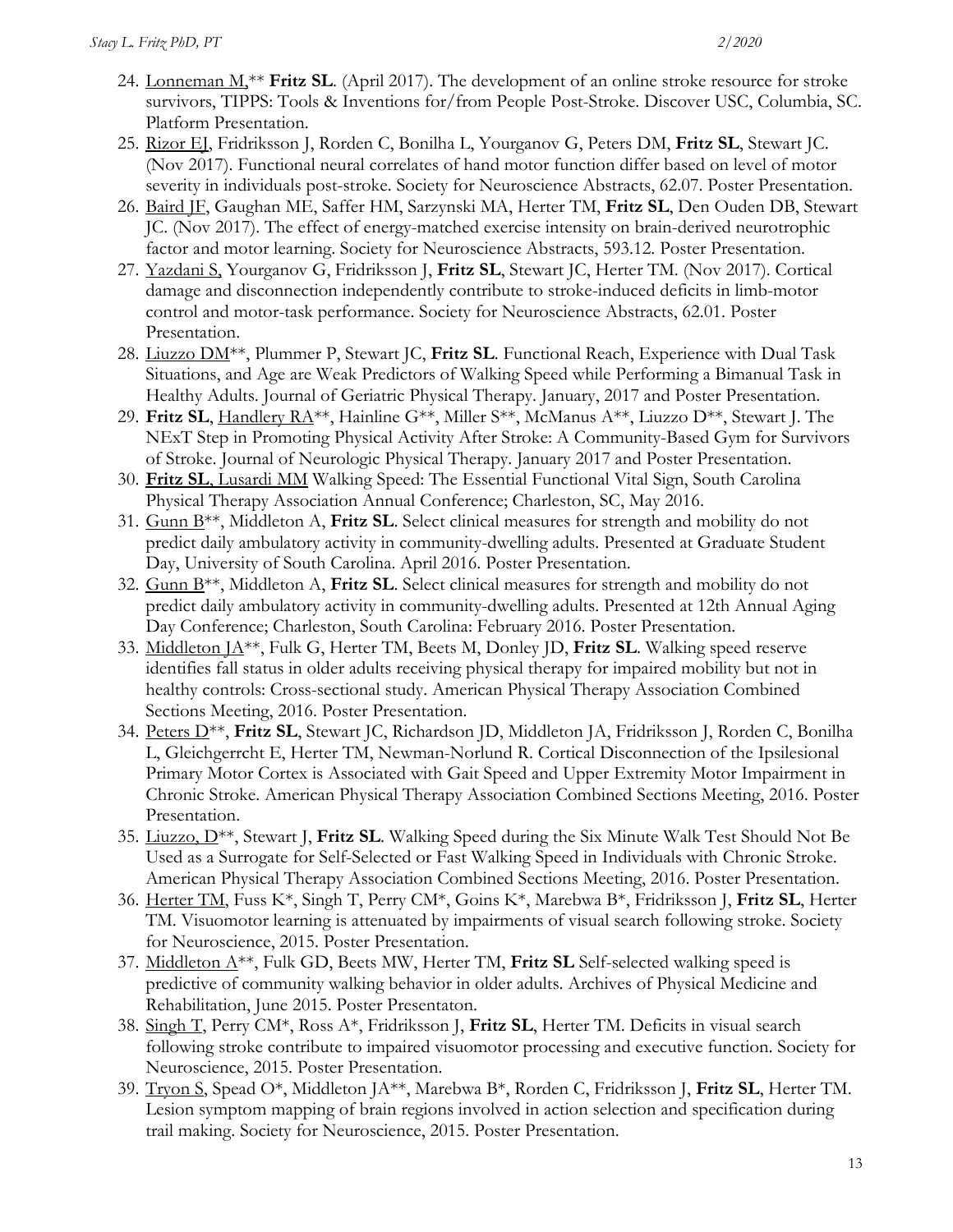- 40. Middleton A\*\*, **Fritz SL**. Walking Speed Reserve: Ability of the measure to identify fall risk in community-dwelling individuals with chronic stroke. American Physical Therapy Association Combined Sections Meeting; Indianapolis, IN: February 2015. Poster Presentation.
- 41. Callahan S\*\*, Liuzzo DM\*\*, Peters DM\*\*, Middleton A\*\*, **Fritz SL**. An observational analysis of the amount of practice performed by individuals with traumatic brain injury during intensive mobility training. American Physical Therapy Association Combined Sections Meeting: Indianapolis, IN. February 2015. Poster Presentation.
- 42. Peters D\*\*, Jain S, Liuzzo D\*\*, Middleton A\*\*, Brown J, Blanck E, Sun S, Raman R, **Fritz SL**. Feasibility and Impact of Different Dosages of Intensive Mobility Training in Individuals with Chronic Traumatic Brain Injury. American Physical Therapy Association Combined Sections Meeting: Indianapolis, IN. February 2015. Poster Presentation.
- 43. Lusardi MM, Allison LK, Bell A, Chui K, **Fritz SL**, Middleton A\*\*, Renfro MO, Philips E, Wingood M. GeriEDGE-2: Fall Risk Assessment and Outcome Measures Recommendations. American Physical Therapy Association Combined Sections Meeting; Indianapolis, IN: February 2015.
- 44. Middleton A, Peters D, Donley J, Blanck E, **Fritz SL**. Concurrent validity of walking speed values calculated via the GAITRite electronic walkway and 3 Meter Walk Test in the chronic stroke population. Presented at South Carolina chapter of the American Physical Therapy Association Annual Meeting; Charleston, SC: March 2014. Poster Presentation.
- 45. **Fritz SL,** Middleton A\*\*, Merlo A\*\*, Peters DM\*\*, Blanck E. Body-weight supported treadmill training is no better than overground gait training during Intensive Mobility Training for individuals with chronic stroke, a randomized control trial. American Physical Therapy Association Combined Sections Meeting; Las Vegas, NV: February 2014. Platform Presentation.
- 46. Lusardi MM, Allison LK, Bartonicek M, Bell A, Chui K, **Fritz SL,** Middleton A\*\*, Philips EL, Renfro MO, Shubert T. Recommendations on Risk of Falling Assessment Outcome of the GeriEDGE Workgroup. Presented at American Physical Therapy Association Combined Sections Meeting; Las Vegas, NV: February 2014.
- 47. **Fritz SL**, Chui K, Lusardi M, Wing K, Hillegas E, Stevens-Lapsley J. Walking Speed: A Vital Sign and Even More. Symposium Presentation at Combined Sections Meeting, Las Vegas, NV; February, 2014.
- 48. Middleton A\*\*, Peters DM\*\*, Donley J, Blanck E, **Fritz SL**. Concurrent validity of walking speed values calculated via the GAITRite electronic walkway and 3 Meter Walk Test in the chronic stroke population. American Physical Therapy Association Combined Sections Meeting; Las Vegas, NV: February 2014. Poster Presentation.
- 49. Liuzzo D\*\*, Greene J\*\*, Peter DM\*\*, Middleton JA\*\*, Blanck E, **Fritz SL**. Increasing the Dosage of Intensive Mobility Training Improves Fast Gait Speed and Functional Balance in Individuals with Chronic TBI. American Physical Therapy Association Combined Sections Meeting; Las Vegas, NV: February 2014. Poster Presentation.
- 50. Merlo A\*\*, **Fritz S**L. The value of mixed methods: Lessons learned through intervention research in individuals with chronic stroke. American Physical Therapy Association Combined Sections Meeting; Las Vegas, NV: February 2014. Poster Presentation.
- 51. Henning J\*\*, Donley J, **Fritz SL** Middleton A\*\*. A Single Dose of Whole Body Vibration Acutely Influences Muscle Activation and Hamstring Length in Community Dwelling Geriatrics. Presented at Aging Research Day: Aging and Technology: Columbia, SC, January 2014. Poster Presentation.
- 52. Merlo A, **Fritz SL**. The value of mixed methods: Lessons learned through intervention research in individuals with chronic stroke. ACRM; Orlando, FL; November 2013. Symposium.
- 53. Middleton A\*\*, Liuzzo D\*\*, Newman-Norlund R, **Fritz SL**, Herter T. Using clinical and robotic assessment tools to examine the feasibility of pairing tDCS with standard physical therapy in patients with stroke and TBI. Society for Neuroscience Annual Conference; San Diego, CA: November 2013. Poster Presentation.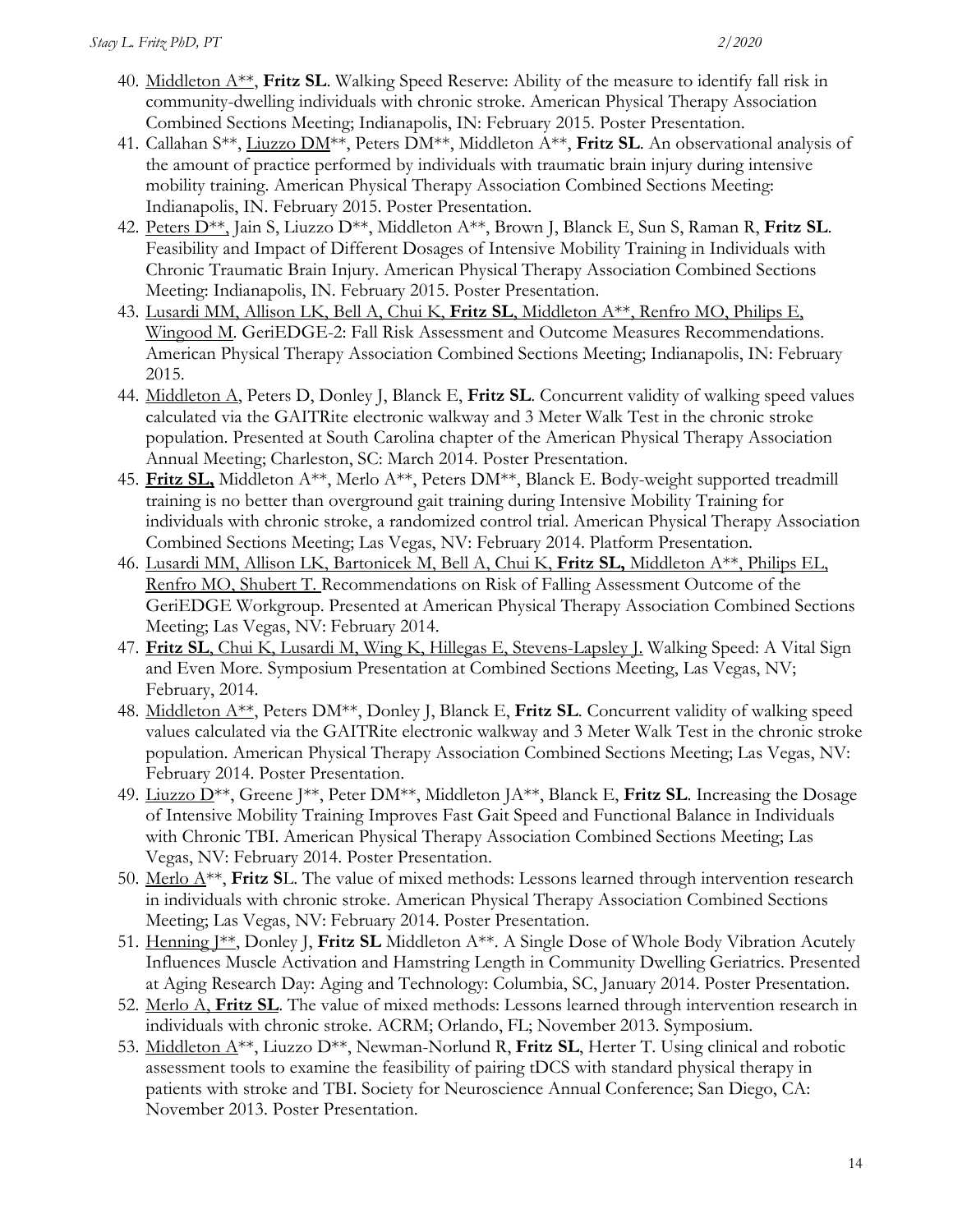- 54. Middleton A\*\*, Liuzzo D\*\*, Newman-Norlund R, **Fritz SL**, Herter T. Quantifying the feasibility of pairing tDCS with standard physical therapy following neurological insult using clinical and robotic assessment tools. American Society for Neurorehabilitation Annual Conference; San Diego, CA; November 2013. Poster Presentation.
- 55. Middleton A\*\*, Liuzzo D\*\*, Herter T, Newman-Norlund R, **Fritz SL**. Improving Post-Stroke Upper Extremity Outcomes using Transcranial Direct Current Stimulation. South Carolina Physical Therapy Association Annual Meeting; Myrtle Beach, SC. May 2013. Poster Presentation.
- 56. Middleton A\*\*, Liuzzo D\*\*, Herter T, Newman-Norlund R, **Fritz SL**. Improving Post-Stroke Upper Extremity Outcomes using Transcranial Direct Current Stimulation. Graduate Student Day; University of South Carolina, Columbia, SC. April 2013, Poster Presentation.
- 57. Liuzzo D\*\*, **Fritz SL**. Reliability of Nintendo Wii Fit Balance Board for Measuring Mediolateral Sway in Geriatric and Stroke Populations. Presented at Combined Sections Meeting, San Diego: Jan, 2013. Platform Presentation.
- 58. Middleton A\*\*, **Fritz SL**. Active Video Gaming Effects on Balance and Mobility in Individuals with Chronic Stroke: A Randomized Control Trial. Presented at Combined Sections Meeting, San Diego: Jan, 2013. Platform Presentation.
- 59. Peters D\*\*, **Fritz SL**. Active Video Gaming Effects on Balance in Individuals with Chronic Stroke: A Randomized Control Trial. Presented at Games for Health Conference, Boston, MA: June, 2012. Platform Presentation.
- 60. Light K, **Fritz SL**, Malcolm, MP. Changes in cutaneous sensation with Constraint-Induced Movement Therapy. Presented at World Congress for NeuroRehabilitation, Melbourne, Australia; May, 2012. Poster Presentation.
- 61. **Fritz SL**, Chui K, Lusardi M, Stevens-Lapsley J, Brewer K, Lynskey J, Bidelspach D. Walking Speed: A Vital Sign and Even More. Symposium Presentation at Combined Sections Meeting, Chicago, IL; February, 2012. **Symposium**.
- 62. Merlo A\*\*, Goodman A, McClenaghan BK, **Fritz SL**. Patients Perspectives on the Benefits Associated with an Intensive, Task-Specific Intervention for Gait, Balance, and Mobility in Individuals with Chronic Stroke. Presented at Combined Sections Meeting, Chicago, IL. February, 2012. Poster Presentation.
- 63. **Fritz SL,** Dombek MK. Active Gaming for Balance Improvement in Post-Stroke and Functional Older Adults at Gerontological Society of America, Boston, MA November 2011. **Symposium**.
- 64. **Fritz SL**, Chui K, Lusardi M, Pohl P. Walking in Later Life: Current "Best Evidence" for Clinical Practice Presentation at Gerontological Society of America, Boston, MA November 2011. **Symposium**.
- 65. Greene JV\*\*, Hooker SP, Fritz SL, Friedman, DB. Strike Out Second Stroke (SOS2): Development of a Physical Activity Program for African American Stroke Survivors and Caregivers. James E. Clyburn Health Disparities Lecture Series. Health Equity in the 21st Century: Saving the Next Generation. April 2011
- 66. Greene JV\*\*, Fritz SL, Peters DM\*\*, Merlo AR\*\*. Body Weight-Supported Treadmill Training to Improve Overground Gait Speed. 7Th Annual Aging Research Day. Columbia, SC. Feb 2011
- 67. Robinson K, Gaines L, Brumels K, Motl RW, **Fritz SL**, Dunn M. Balance Rehabilitation in Multiple Sclerosis: A Preliminary Comparison of Conventional Training with Nintendo® Wii Fit™ Game Play. 1st International Symposium on Gail and Balance in Multiple Sclerosis: Gait and Balance as Biomarkers. Oregon Health & Science University in Portland, Oregon. September 2011.
- 68. **Fritz SL**, Duncan P. Assessing Walking Speed as the Vital Sign for Function. 16<sup>th</sup> International World Confederation of Physical Therapy Congress, Amsterdam, Netherlands, June 2011, **Satellite Session Presentation.**
- 69. Merlo A\*\*, **Fritz SL**, Goodman A, McClenaghan BK, Jay MK. Patients Perspectives on the Feasibility of an Intensive, Task-Specific Intervention for Chronic Stroke. Presented at Combined Sections Meeting, New Orleans, LA. February, 2011. Poster Presentation.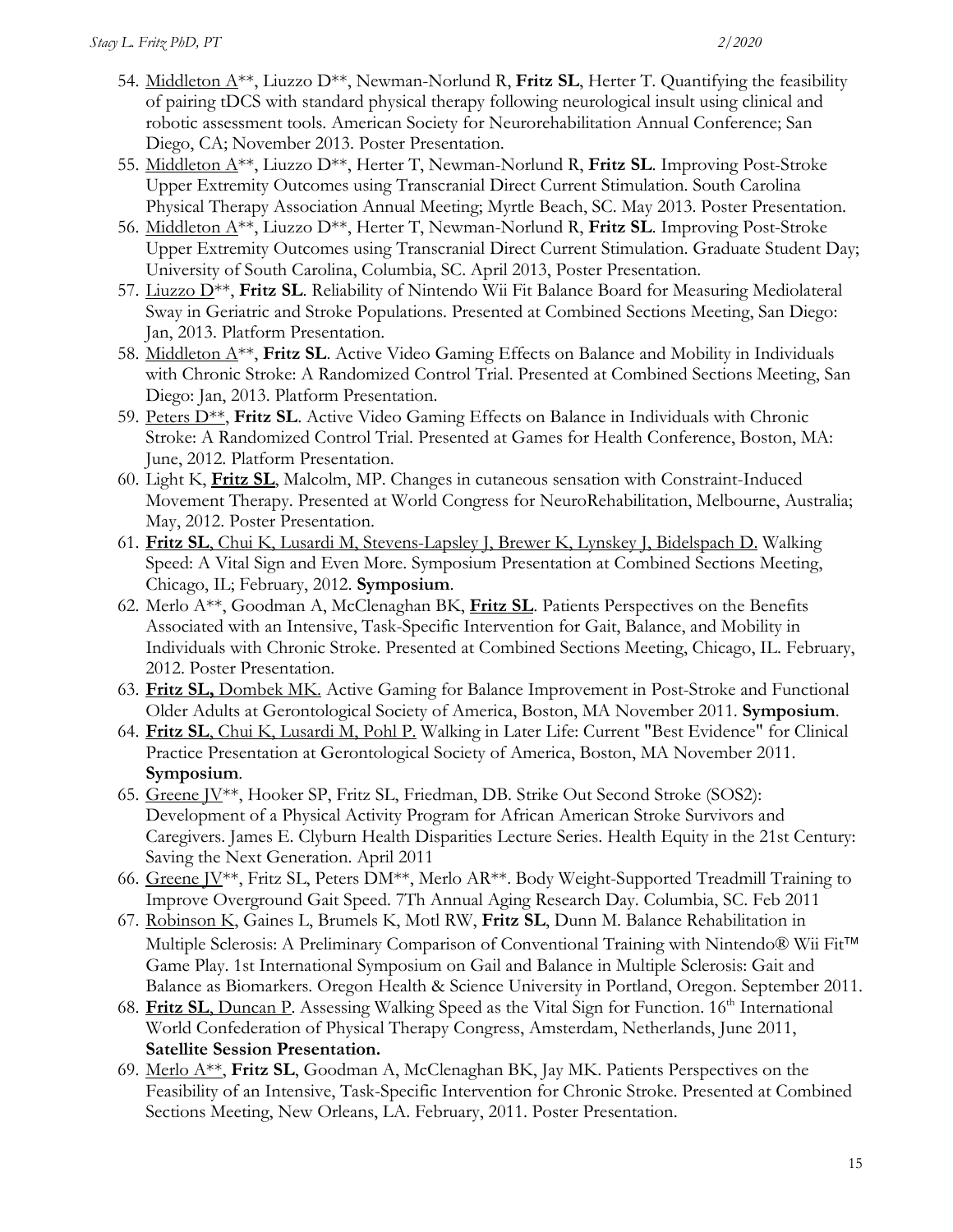- 70. Peters D\*\*, **Fritz SL**, Merlo A\*\*, Rivers ED\*\*. Examining the Effects of Wii and Playstation Game Play on Dynamic Gait and Symmetrical Weight-Bearing in Individuals with Chronic Stroke: A Preliminary Study. Presented at Combined Sections Meeting, New Orleans, LA. February, 2011. Poster Presentation.
- 71. Chiu Y-P, Davis SB, **Fritz SL**, Light KE, Wen P-S, Teitelbaum O, Teitelbaum P. Effect of Constraint Induced Movement Therapy on Quality of Movement in People with Stroke. Presented at Combined Sections Meeting, New Orleans, LA. February, 2011. Poster Presentation.
- 72. Kostek M, **Fritz SL,** Moreau N. Neural Rehabilitation: from Molecule to Muscle to Man. Symposium Presentation, Southeastern ACSM, Greeneville, SC. February, 2010. **Symposium.**
- 73. **Fritz SL**, Chui K, Duncan P, Hillegass E, Lusardi M, Purser J, Stevens-Lapsley J, Wing K. Assessing Walking Speed as the 6<sup>th</sup> Vital Sign. Symposium Presentation at Combined Sections Meeting, San Diego, CA. February, 2010. **Symposium**.
- 74. **Fritz SL**, Duncan BM\*\*, Rivers ED\*\*, Merlo AR\*\*, Goodman A. The Effects of Intensive Mobility Training including Locomotor Training on Balance in Individuals with Incomplete Spinal Cord Injury. Presented at Combined Sections Meeting, San Diego, CA. February, 2010. Platform Presentation.
- 75. Chiu Y-P, Davis SB, **Fritz SL**, Light KE, Wen P-S, Teitelbaum O, Teitelbaum P. Quality of Movement in People with Stroke: Clinical Application of the Essential Movement Component Evaluation. Presented at Combined Sections Meeting, San Diego, CA. February, 2010. Poster Presentation.
- 76. **Fritz SL**, Rivers ED\*\*, Merlo AR\*\*. Lower-Functioning Participants with Post-Stroke Hemiparesis Show Greater Improvements with an Intensive, High-Dose, Mobility Training than Higher-Functioning Participants. Presented at Combined Sections Meeting, San Diego, CA. February, 2010. Poster Presentation.
- 77. Fritz SL, Rivers ED<sup>\*\*</sup>, Merlo AR<sup>\*\*</sup>, Duncan BM<sup>\*\*</sup>. Examining the Effects of Commercially Available Video Game Systems, The Nintendo Wii and Sony Playstation 2, on Balance and Mobility in Individuals with Chronic Stroke. Presented at Combined Sections Meeting, San Diego, CA. February, 2010. Poster Presentation.
- 78. Chiu Y-P, Davis SB, Wen P-S **, Fritz SL**, Light KE, Teitelbaum P. Development and Reliability of Essential Movement-Component Evaluation: An Alternative Clinical Method to Analyze Movement in People with Stroke. *Stroke* Abstract. Published online Feb 16, 2009.
- 79. Willis TG\*\***, Fritz SL**, Williams H, Blanck E**.** Examining the Reliability of a Clinical Balance Assessment Tool Based on Clinician's Perceptions of the Global Balance Rating Scale. Presented at Combined Sections Meeting, Las Vegas, NV. February, 2009. Platform Presentation.
- 80. Watson E\*\*, **Fritz SL,** Merlo AR\*\*, Rivers ED\*\*. Intensive Mobility Training: An intensive approach to chronic neurological rehabilitation. Presented at Combined Sections Meeting, Las Vegas, NV. February, 2009. Poster Presentation.
- 81. Fritz SL, Merlo AR<sup>\*\*</sup>, Rivers ED<sup>\*\*</sup>, Brandenburg B<sup>\*\*</sup>, Sweet JK<sup>\*\*</sup>, Galloway D<sup>\*\*</sup>, deBode S. Intensive Mobility Training in Individuals with Chronic Neurological Injuries: A Case Series . Presented at Combined Sections Meeting, Las Vegas, NV. February, 2009. Poster Presentation.
- 82. Rivers ED\*\*, **Fritz SL**, Merlo AR\*\*, Hionis E\*\*. Examining Potential Effects of Upper Extremity CIMT on Balance, Mobility, and Gait in Individuals with Chronic Stroke. Presented at Combined Sections Meeting, Las Vegas, NV. February, 2009. Poster Presentation.
- 83. Reed A\*\*, **Fritz SL**, River ED\*\*, Merlo AR\*\*, deBode S, Mathern G. The Effects of Intensive Mobility Training (IMT) on Chronic Gait, Mobility and Balance Disabilities in Children Following Hemispherectomy. Presented at Combined Sections Meeting, Las Vegas, NV. February, 2009. Poster Presentation.
- 84. Chiu Y-P, Davis SB, Wen P-S, **Fritz SL**, Light KE, Teitelbaum O, Teitelbaum P. Reliability of Essential Movement-Component Evaluation. Presented at Combined Sections Meeting, Las Vegas, NV. February, 2009. Poster Presentation.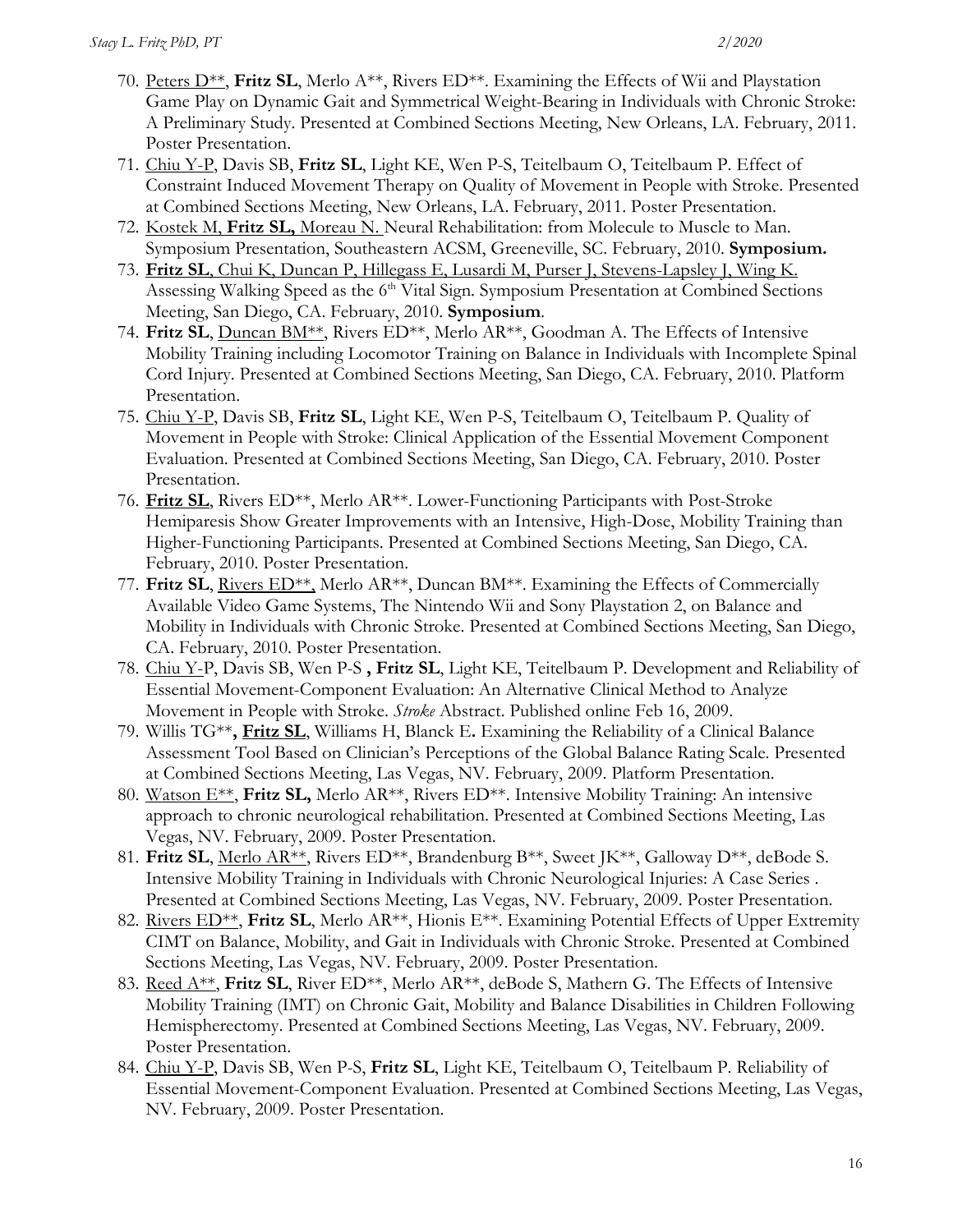- 85. Mathews H, Canfield J\*, Beattie P, **Fritz SL**, Addy C. Comparison of the Diagnostic Accuracy of Dynamic Versus Isometric Hand Held Dynamometry in the Assessment of Quadriceps Muscle Strength in Persons With and Without Suspected Unilateral Lower Extremity Dysfunction. Presented at Combined Sections Meeting, Las Vegas, NV. February, 2009. Poster Presentation.
- 86. Mathews H, Akins L\*, **Fritz SL**, Drane W. Perceived Differences in the Sensation of Pulsed and Sham Ultrasound at the Carpal Tunnel in Normal Subjects. Presented at Combined Sections Meeting, Las Vegas, NV. February, 2009. Poster Presentation.
- 87. Chiu Y-P, **Fritz SL**, Wen P-S, Davis SB, Light KE, Teitelbaum O, Teitelbaum P. Development and reliability of Essential Movement-Component Evaluation: an alternative clinical method to analyze movement in people with stroke. International Stroke Conference, American Heart/Stroke Association, San Diego, CA, February 2009
- 88. Conder, JA, **Fritz SL**, Krotish DE, Baylis GC (2008). Neural effects of mobility training in stroke patients. Presented at the Annual Meeting of the Cognitive Neuroscience Society, San Francisco, March 2008.
- 89. Goodman A\*, Mensch JM, Jay M, French KE, Mitchell M, **Fritz SL.** Retention and Attrition Factors of Female Certified Athletic Trainers in the National Collegiate Athletic Association Division-I Football Bowl Subdivision Setting. Presented at the Athletic Trainers' Association 59<sup>th</sup> Annual Meeting and Clinical Symposia; St. Louis, MO. June 2008. Poster Presentation.
- 90. **Fritz SL**, Merlo AR\*\*, Rivers ED\*\*, Watson E\*\*. Intensive Mobility Training as an Intervention for Individuals With Incomplete Spinal Cord Injury: A Pilot Study. Presented at Physical Therapy 2008: Annual Conference & Exposition of the American Physical Therapy Association, San Antonio, TX. June 2008. Platform Presentation.
- 91. **Fritz SL**, Merlo AR\*\*, Rivers ED\*\*. Intensive Mobility Training for an Individual with Incomplete Spinal Cord Injury: A Case Study. Presented at the Second Scientific Conference of the South Carolina Spinal Cord Injury Research Fund, Charleston, SC. May, 2008. Poster Presentation.
- 92. Rivers ED\*\*, Pittman AL\*\*, Robinson AC\*\*, Orton SC\*\*, **Fritz SL**. Examining the Efficacy and Feasibility of an Intense Mobility Intervention in Individuals with Chronic Stroke: A Pilot Study. University of South Carolina Graduate Student Day. April 2008. Poster Presentation.
- 93. Duncan B\*\*, River ED\*\*, Merlo A\*\*, **Fritz SL**. The Effect of Intensive Mobility Training Booster Session in an Individual with Chronic Spinal Cord Injury. University of South Carolina Graduate Student Day. April 2008. Platform Presentation.
- 94. Fritz SL, Pittman AL<sup>\*\*</sup>, Robinson AC<sup>\*\*</sup>, Orton SC<sup>\*\*</sup>, Rivers ED<sup>\*\*</sup>. An Intense Mobility Intervention for Improving Gait, Balance, and Mobility for Individuals with Chronic Stroke. Presented at Combined Sections Meeting, Nashville, TN. February, 2008. Poster Presentation.
- 95. **Fritz SL**, Merlo AR\*\*, Rivers ED\*\*. Intensive Mobility Training for an Individual with Incomplete Spinal Cord Injury: A Case Study. Presented at Combined Sections Meeting, Nashville, TN. February, 2008. Poster Presentation.
- 96. Davis SB, Chiu Y-P, Richards LG, **Fritz SL**. Quality of life changes by individual domains of the Stroke Impact Scale following Constraint Induced Movement Therapy. Presented at Combined Sections Meeting, Nashville, TN. February, 2008. Poster Presentation.
- 97. Sweet J\*\*, River ED\*\*, **Fritz SL**. Effects of Intensive Mobility Training on an Individual with Parkinson's Disease. Presented at Combined Sections Meeting, Nashville, TN. February, 2008. Poster Presentation.
- 98. Chiu Y-P, Davis SB, **Fritz SL**, Light KE, Behrman AL, Teitelbaum O, Teitelbaum P. An alternative clinical method to analyze a complex movement task in the Wolf Motor Function Test. Presented at Combined Sections Meeting, Nashville, TN. February, 2008. Poster Presentation.
- 99. Davis SB, Chiu Y-P, Richards LG, **Fritz SL**. Effect of Constraint-Induced Movement Therapy on health related quality of life. 15th International World Confederation for Physical Therapy Congress, Vancouver, Canada, June 2007. Poster Presentation.
- 100. Chiu Y-P, Davis SB, Richards LG, **Fritz SL**, Light KE. Immediate effect of Constraint-Induced Movement Therapy on quality of life as measured by specific domains of the Stroke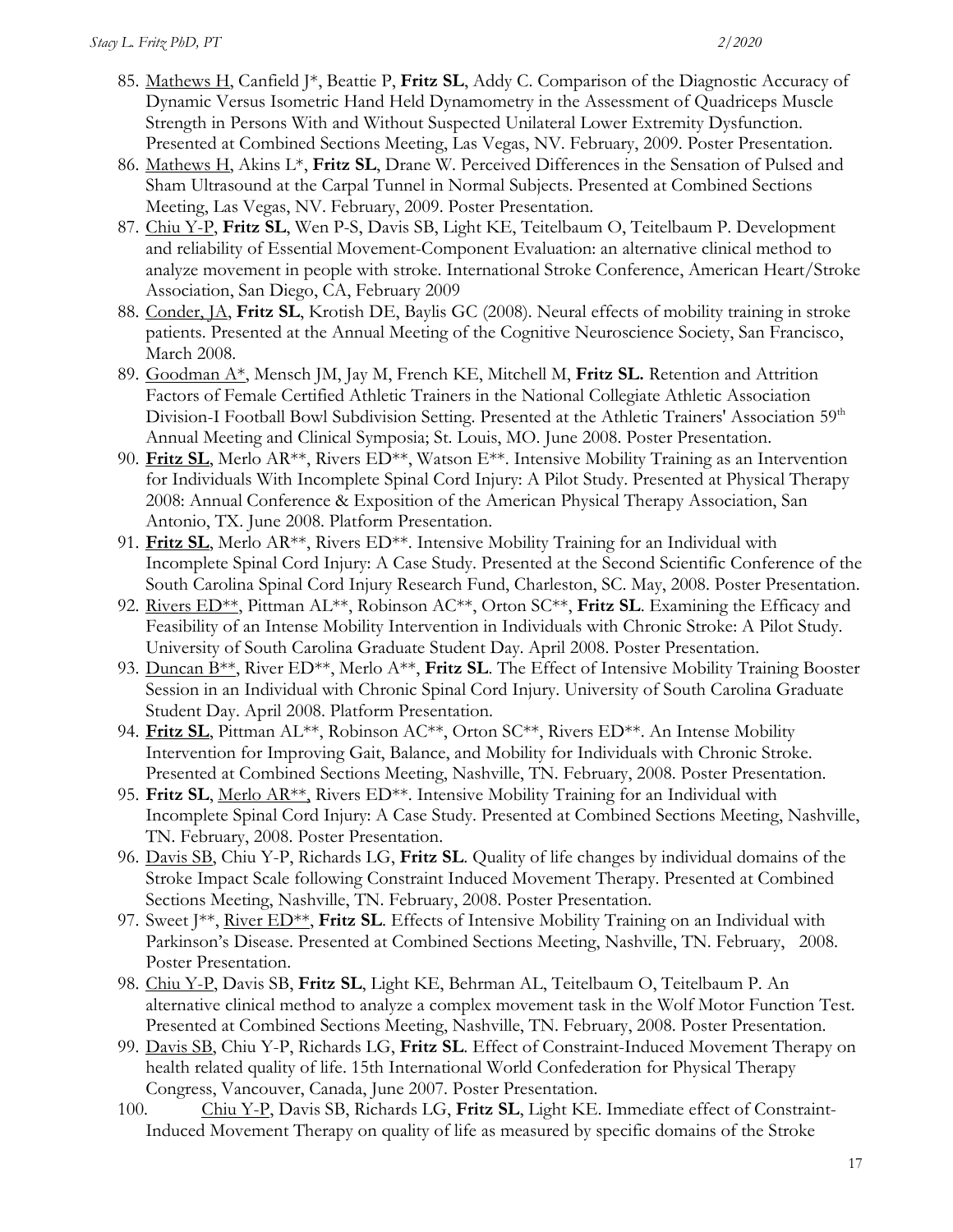Impact Scale. Annual Conference, American Physical Therapy Association, Denver, CO, June 2007. Poster Presentation.

- 101. Davis B., **Fritz SL**, Gelsone L, Mathern G, de Bode S. Expansion of Cortical Motor Representations Following Therapy in Individuals Post Hemispherectomy. Organization for Human Brain Mapping Annual Meeting, June 2007, Chicago, IL. Poster Presentation.
- 102. **Fritz SL**, Pittman A\*\*, Caniff S\*\*, Robinson A\*\*, Rivers ED\*\*. An Intense Mobility Intervention for Improving Gait, Balance and Mobility for Individuals with Chronic Stroke: A Pilot Study. MUSC/ USC-PH / Clemson/ GHS Aging Research Day, April 13, 2007. Columbia Metropolitan Convention Center. Platform Presentation.
- 103. Sweet J\*\*, River ED\*\*, **Fritz SL**. Effects of Intensive Mobility Training on an Individual with Parkinson's Disease. University of South Carolina Graduate Student Day. April 2007. Poster Presentation.
- 104. Dureska M\*\*, **Fritz SL**, Blanck E, Williams H, Lamar S. Beginning Ballet as an Intervention for Gait, Balance & Mobility in an Individual with Post-Stroke Hemiparesis: A Case Report. MUSC/ USC-PH / Clemson/ GHS Aging Research Day, April 13, 2007. Columbia Metropolitan Convention Center. Poster Presentation.
- 105. Geddens R\*\*, Beattie P, Mathews H, **Fritz SL**, Acker K. Comparison of the PEDro and van Tulder Scales in Rating Quality of Research Evidence. Carolina Consortium Meeting, March 2006. Charleston, SC. Poster Presentation.
- 106. **Fritz SL**, Light KE, Patterson T, Behrman A, Davis S. Functional Predictors of Outcomes following Constraint Induced Movement Therapy (CIMT) for Individuals with Post-stroke Hemiparesis. Combined Sections Meeting 2006, San Diego, CA. Poster Presentation.
- 107. Chiu YP, Davis SB, **Fritz SL**, Malcolm MP, Lin S-Y, Light KE, Behrman AL. Long-term changes of health-related quality of life in individuals post-stroke who received Constraint Induced Movement Therapy in conjunction with Donepezil and r-Transcranial Magnetic Stimulation (r-TMS). Physical Therapy 2006: Annual Conference & Exposition of the American Physical Therapy Association, Orlando, June 2006. Poster Presentation.
- 108. Chiu YP, **Fritz SL**, Light KE, Behrman A, Lin SY, Teitelbaum O, Teitelbaum P. The Invariant Features of Reaching Movement in Older Adults with Stroke: An Application of Eshkol-Wachman Movement Notation. J Am Geriatr Soc. Abstract. 2005;53(4):S120. Presented at American Geriatric Society Meeting. July, 2005. Poster Presentation.
- 109. **Fritz SL**, Light KE, Patterson T. Descriptive Predictors of Outcomes following Constraint Induced Movement Therapy (CIMT) for Individuals with Post-stroke Hemiparesis. Presented at Combined Sections Meeting, New Orleans. February, 2005. Poster Presentation.
- 110. Khandekar G, Malcolm MP, Triggs W, **Fritz SL**, Light KE. Modulation of the Muscles Representations in the Primary Motor Cortex Following Constraint Induced Movement Therapy. University of Florida College of Public Health and Health Professions Research Day. April, 2004. Poster Presentation.
- 111. Limaye S, Light KE, **Fritz SL**, Patterson TS. Changes in Prehension with Constraint-Induced Movement Therapy in Adults Following Unilateral Stroke. University of Florida College of Public Health and Health Professions Research Day. April, 2004. Poster Presentation.
- 112. **Fritz SL**, Patterson T, Malcolm MP, Light KE. Descriptive Predictors of Outcomes for Constraint Induced Movement Therapy (CIMT): A Pilot Study. Presented at Combined Sections Meeting, Nashville, TN. February, 2004. Poster PresentationPickett TC, **Fritz SL**, Ketterson TU, Malcolm MP, Davis SB, Light KE, Glueckauf RL, & Nadeau SE. Telehealth and Constraint-Induced Movement Therapy: A Case Study Design. Presented at the International Conference on Aging, Disability and Independence (ICADI). Washington DC. December, 2003. Poster Presentation.
- 114. Pickett TC, **Fritz SL**, Ketterson TU, Malcolm MP, Davis SB, Glueckauf RL, Light KE, Nadeau S. Telehealth and Constraint-Induced Movement Therapy (CIMT): A Case-study design. Presented at UF Brooks Center for Rehabilitation Studies Grand Opening. September, 2003. Poster Presentation.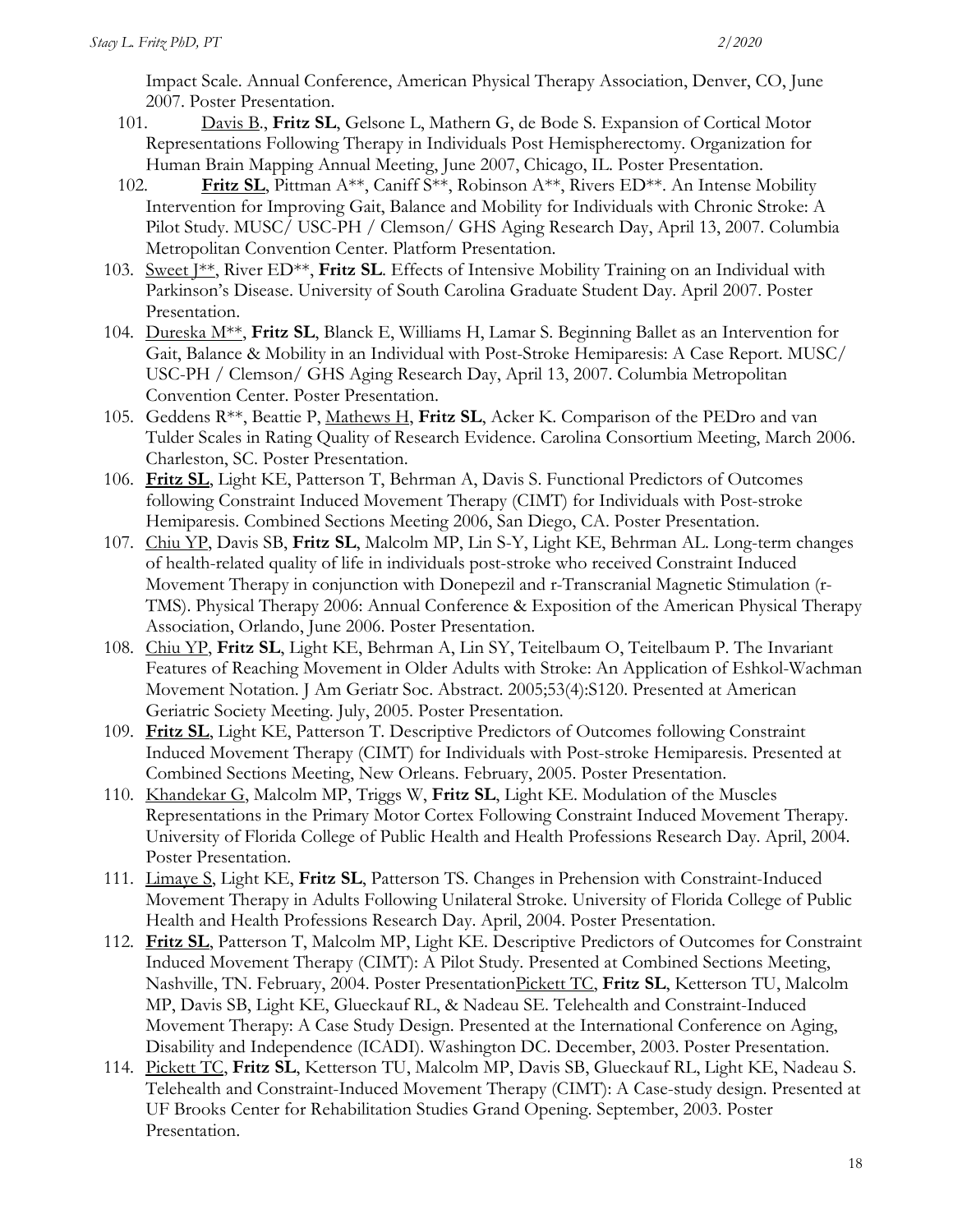- 115. Chiu YP, **Fritz SL,** Kornetti D, Light KE, Velozo C. Item Analysis of the Dynamic Gait Index in Community Dwelling Older Adults. Presented at World Physical Therapy Conference, Barcelona, Spain. July, 2003. Poster Presentation.
- 116. **Fritz SL**, Patterson T, Malcolm M, Chiu Y, Light K. Constraint Induced Movement Therapy with Electromyography-Triggered Neuromuscular Stimulation: A Case Study. University of Florida College of Health Professions Research Day. April, 2003. Poster Presentation.
- 117. Malcolm M, **Fritz SL**, Patterson T, Light K, Triggs W. Activity Dependent Plasticity in Survivors of Stroke. University of Florida College of Health Professions Research Day. April, 2003. Poster Presentation.
- 118. Patterson T, **Fritz SL**, Malcolm M, Chiu P, Light K. Constraint Induced Movement Therapy: A Comparison of On-site Therapy Versus Home Therapy. University of Florida College of Health Professions Research Day. April, 2003. Poster Presentation.
- 119. Kornetti D, **Fritz SL**, Chiu Y-P, Light KE, Velozo C. Functional Interpretation of the Berg Balance Test Using the Rasch Measurement Model. Presented at Combined Sections Meeting, Tampa, FL. February, 2003. Platform Presentation.
- 120. **Fritz SL**, Patterson T, Malcolm M, Chiu Y-P, Light KE. EMG Triggered Neuromuscular Stimulation as an Adjunct to CIMT: A Case Study. Presented at Combined Sections Meeting, Tampa, FL. February, 2003. Poster Presentation.
- 121. **Fritz SL**, Phadke C, Light KE. Apraxia and CIMT: Are They a Match? Presented at International Stroke Symposium. Kansas City, MO. April, 2002. Poster Presentation.
- 122. Malcolm M, Chiu YP, **Fritz SL**, Light KE. Constraint Induced Movement Therapy in subacute stroke survivors. Presented at VA National Rehabilitation Research Conference, Arlington, VA. February, 2002. Poster Presentation.
- 123. **Fritz SL**, Kornetti D, Prietto-Lewis N, Light KE. Use of the Timed Up and Go as a screening tool for prediction of falls and its correlation with the Dynamic Gait Index and Berg Balance Test in the geriatric population. Presented at APTA Combined Section Meeting, Boston, MA. February, 2002. Poster Presentation.
- 124. Flynn S, Thigpen M, **Fritz SL,** Behrman A, Thompson F. Locomotor training improves recovery of walking following contusion injury in adult rat. Presented at APTA Combined Section Meeting, Boston, MA. February, 2002. Poster Presentation.
- 125. Flynn S, **Fritz SL**, Thigpen M, Behrman A, Thompson F. Activity-dependent Neuroplasticity following locomotor training in the spinal cord injured adult rat. Functional recovery after spinal cord injury. Monte Verita, Ascona, Switzerland. May, 2001. Platform Presentation.
- 126. Flynn S, **Fritz SL**, Thigpen M, Behrman A, Thompson F. Recovery of Locomotor Function following Incomplete Spinal Cord Injury in the Adult Rat. 30<sup>th</sup> Annual Society for Neuroscience Program. p 133, Nov. Presented at International Neuroscience Conference. November, 2000. Poster Presentation.
- 127. **Fritz SL**, Saunders D, Flynn S, Light K, Behrman A. Effects of Various Arm Swing Conditions on Step-Length During Constant Speed Treadmill Walking: A Pilot Study. Presented at the University of Florida Graduate Student Forum. April, 2000. Poster Presentation.

## **INVITED PRESENTATIONS AND LECTURES**

#### **International:**

- 1. *Physical Activity for the Older Adult with Dementia,* Borommarajonani College of Nursing Khonkaen, Thailand. June 2018.
- 2. *Intensity of Physiotherapy Practice for Neurological Rehabilitation*; Physiotherapy Department, Nanawati Hospital, Mumbai, India. July 2009
- 3. *Importance of Intensity in Stroke Rehabilitation.* Physiotherapy College Raipur, India. July 2009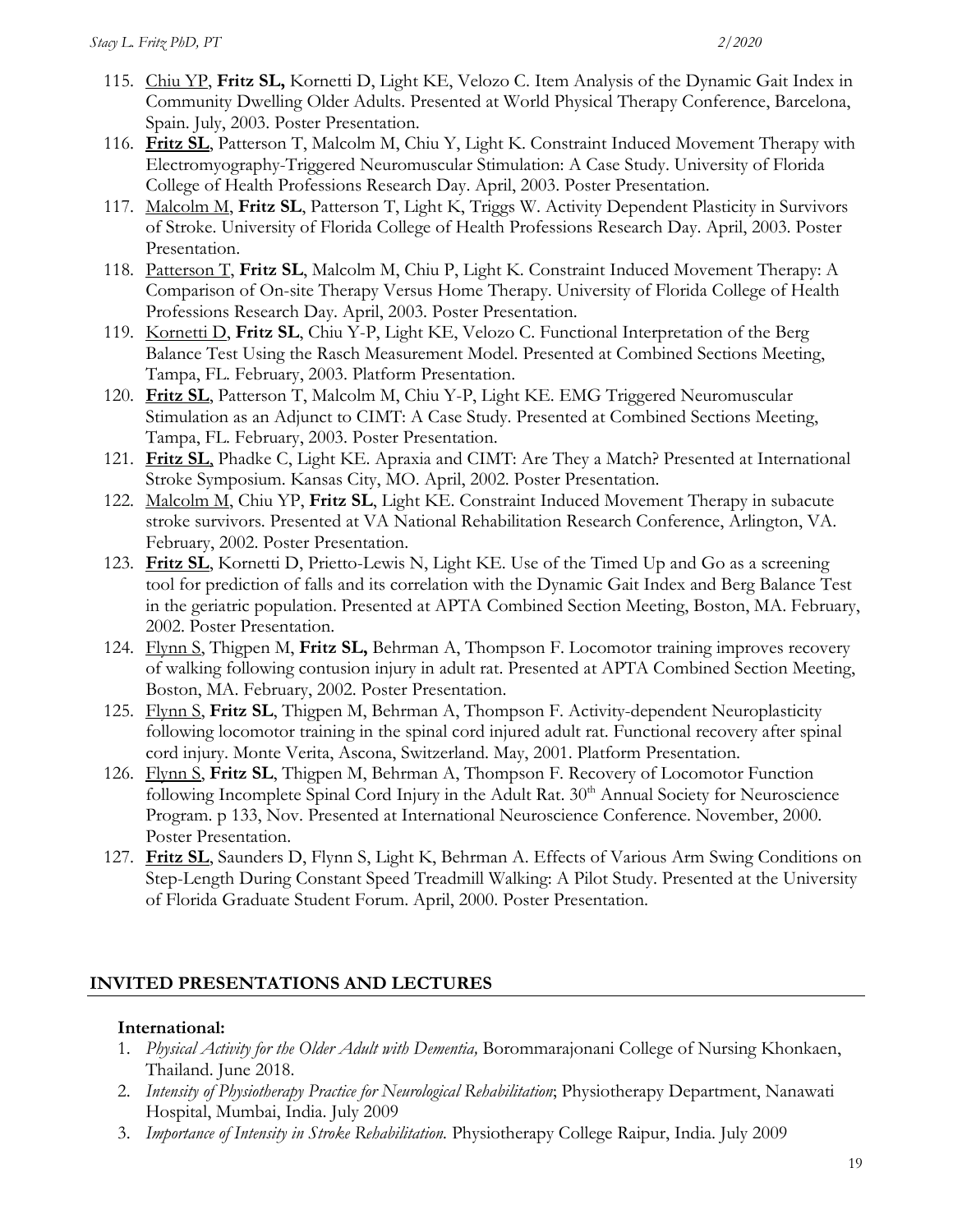- 4. *Importance of Intensity & Evaluation in Stroke Rehabilitation*. Srinivas College of Physiotherapy, Mangalore, India. July 2009.
- 5. *Constraint-Induced Movement Therapy and Locomotor Training, from Plasticity to Function.* Department of Neuroscience- Universiteit Utrecht; Utrecht, Holland. October 2007.
- 6. *Constraint-Induced Movement Therapy and Locomotor Training, from Theory to Application.* Physical Therapy Program. Hogeschool Utrecht College; Utrecht, Holland. October 2007.

#### **National:**

- 7. American Academy of Manipulative Therapy Fellowship in Orthopaedic Manual Physical Therapy. *Clinical Research Design and Methodology.* Columbia, SC, June 2014.
- 8. American Academy of Manipulative Therapy Fellowship in Orthopaedic Manual Physical Therapy. *Grant Writing and Publication*. Columbia, SC, June 2014.
- *9.* TWU Institute of Health Sciences, Annual Research Conference: Keynote address. *Walking Speed: simple measurement, wealth of information.* Dallas, TX. April 2014
- 10. 5th Biennial Stroke Conference, "Technology: The Changing Landscape of Stroke Care." *Active Video- Gaming in Stroke Rehabilitation- The Evidence.* Asheville, NC. September 2012.
- 11. Ohio Physical Therapy Association Continuing Education. *Intensity & Assessment in Rehabilitation: Focus on the Geriatric Neurological Client*. Columbus, OH. September 2012.
- 12. Autumn Rehab Annual Meeting- 2011: *The Evidence for Active Gaming in Stroke Rehabilitation.* Myrtle Beach, SC. September 2011.
- 13. *Utilization of Video Gaming and Brain Function: A Researcher's Perspective*. National Athletic Trainers Association, National Meeting, *Feature Presentation*, San Antonio. June 2009.
- 14. *Are We Underdosing our Patients?* Colorado State University, Occupational Therapy Department, Spring Research Seminar, *Keynote Speaker*. April 2009.
- 15. *Emerging Science in the Diagnosis and Treatment of Stroke: Motor Recovery and Future Issues and Research*. American Stroke Association Satellite Broadcast. February 2002.

#### **State:**

- 16. Google Employee Health Forum, *Physical Activity for Prevention, Physical Therapy for Health Promotion*. Charleston, SC, October 2018.
- 17. South Carolina Aging Research Network (SCARN). *Physical Activity for the Older Adult.* Aging Research Day, Columbia, SC April 2017
- 18. Ever Changing and Evolving: Medical Surgical Specialties Annual Symposium. *Walking Speed: The Vital Sign for Function.* Columbia, SC. November 2012.
- *19.* South Carolina American Physical Therapy Association Annual Conference*. Intensive Mobility Training and Functional Assessment Post Stroke.* Greenville, SC, April 2012.
- 20. Rehabilitation for the Neurologically and Cognitively Involved Patient. *Understanding Intensity and its link to Plasticity*. HealthSouth Hospital, Columbia, SC. December 2011
- 21. Eastern Regional Stroke Conference- 2011: *Current Perspectives and Recent Innovations. Video Games and Stroke Rehab: The Evidence*. Greenville, NC. April 2011.
- 22. Aging Research Day: Aging and Mobility. South Carolina Aging Research Network*. Gait Speed: The Sixth Vital Sign.* Columbia, SC. February 2011.
- 23. EngenuitySC Science Café. *Virtual Environment Rehabilitation- Possibilities of the Wii.* Columbia, SC. June 2010.
- 24. *Understanding Evaluation and Intensity in Stroke Rehabilitation.* South Carolina Physical Therapy Association Annual Conference. April 2010.
- 25. *Walking Speed: The 6th Vital Sign.* Palmetto Health Richland, Geriatric Conference. April 2010.
- 26. *Intensive Mobility Training: a Hybrid of CIMT and LT*. Chatham University, Pittsburg, PA. March 2008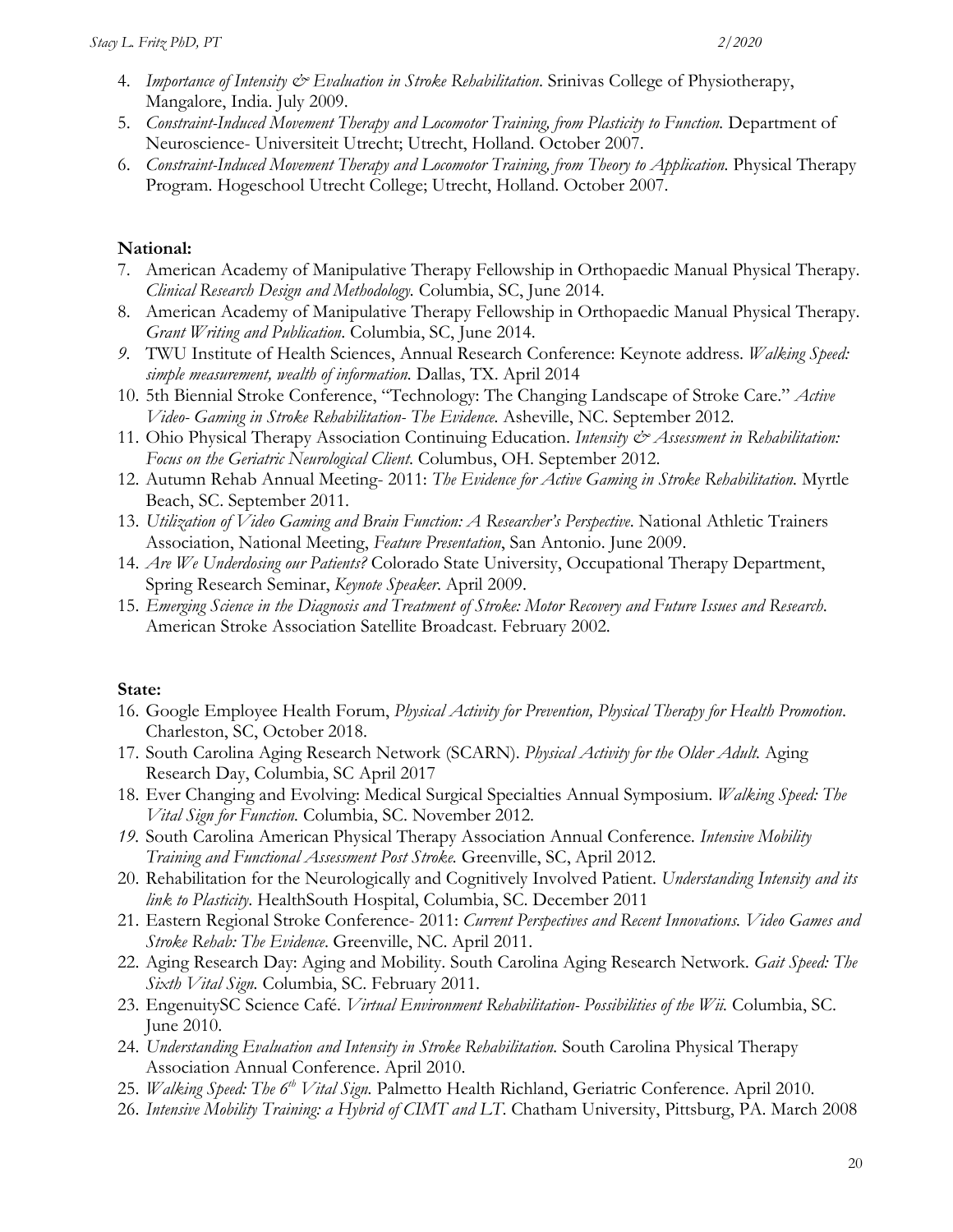- 27. *CIMT, Clinical Application*. Medical University of South Carolina, Department of Occupational Therapy; Charleston, SC. June 2005.
- 28. *Constraint Induced Therapy, Applications and Benefits*. North Central Florida Physical Therapy Sub District Meeting; Gainesville, FL. June 2002.
- 29. *CIMT for Stroke Rehabilitation.* Florida Physical Therapy Association Annual Meeting; Orlando, Fl. May 2002.
- 30. *Research as a Physical Therapist, CIMT as a Model.* University of North Florida, Dept of Physical Therapy, Research Methods Class; Jacksonville, FL. February 2001, 2003
- 31. *Motor Cortex Plasticity: The Role of Intensive Therapy*. Brooks Rehabilitation Hospital; Jacksonville, Fl. January 2002
- 32. *Requirements for Participation in the Therapy Trials;* Stroke Support Group, Ocala, Fl. January 2002.

#### **University/ Local:**

- 33. Behavioral-Biomedical Interface Program Student Seminar on Presenting research. February 2019
- 34. Behavioral-Biomedical Interface Program Student Seminar on Publishing issues: journal selection, writing tips, submission, and ethics. October 2017
- 35. University of South Carolina, Exercise Science Clinical Research Group, I*ntensive Mobility Training Post Chronic Neurological Insult*. Columbia, SC. November 2014
- 36. University of South Carolina, Exercise Science 755, *Research using controlled Trials. Intensity in Rehab Trials for those with Chronic Stroke*. Columbia, SC. November 2014
- *37.* University of South Carolina, Exercise Science 755, Research using controlled Trials. *Intensity in Rehab Trials.* Columbia, SC. September 2013
- 38. South Carolina Clinical and Translational Research Institute: Spring Scientific Retreat. *Feasibility of Intensive Interventions in Stroke.* Charleston, SC. February 2011.
- 39. *Are we Underdosing our Patients?* University of South Carolina, Neurogenics Graduate Program in Speech-Language Pathology. September 2009.
- 40. *Introduction to Research in Rehabilitation Lab*; Undergraduate Research Program, University of South Carolina. September 2009.
- 41. *The Use of Commercially Available Video Gaming in Rehabilitation*. University of South Carolina, Exercise Science, Seminar Series. March 2009.
- 42. *Intensive Mobility Training: Pilot Results from Intensive Therapy.* Dorn VA Medical Center, Grand Rounds. July 2008
- 43. *Neuroplasticity*. HealthSouth Rehabilitation Hospital: Rehabilitation Approaches for the 21<sup>st</sup> Century. May 2008.
- 44. *Intensive Training: Application to Speech Therapy.* University of South Carolina, Neurogenics Graduate Program in Speech-Language Pathology. March 2008.
- 45. *Intensive Mobility Training, an Intervention for Individuals with Neurologic Impairments and Disabilities*, SCAPTA Midlands District Meeting. Columbia, SC. May 2007.
- 46. *Intensive Mobility Training, an Intervention Across Populations.* The Healthy Aging Research Consortium, Talk-a-topic presenter. Columbia, SC. December 2005.
- 47. *Application of CIMT, Background and Future Research Directions.* University of South Carolina, Department of Exercise Science; Columbia, SC. January 2005.
- 48. *Stroke Rehabilitation: New Developments*. Shands Hand Club; Gainesville, FL. July 2002.
- 49. *Use of Electromyography-Triggered Neuromuscular Stimulation as an Adjunct to CIMT*; Gainesville, FL. August 2001.
- 50. *Constraint-Induced Movement Therapy: Clinical Applications*. University of Florida, Dept. of Occupational Therapy; Gainesville, Fl. April 2001.
- 51. *Physical Therapy as a Profession*. College of Health Professions, Undergraduate Rehabilitation Sciences Class. Gainesville, FL. April 2001.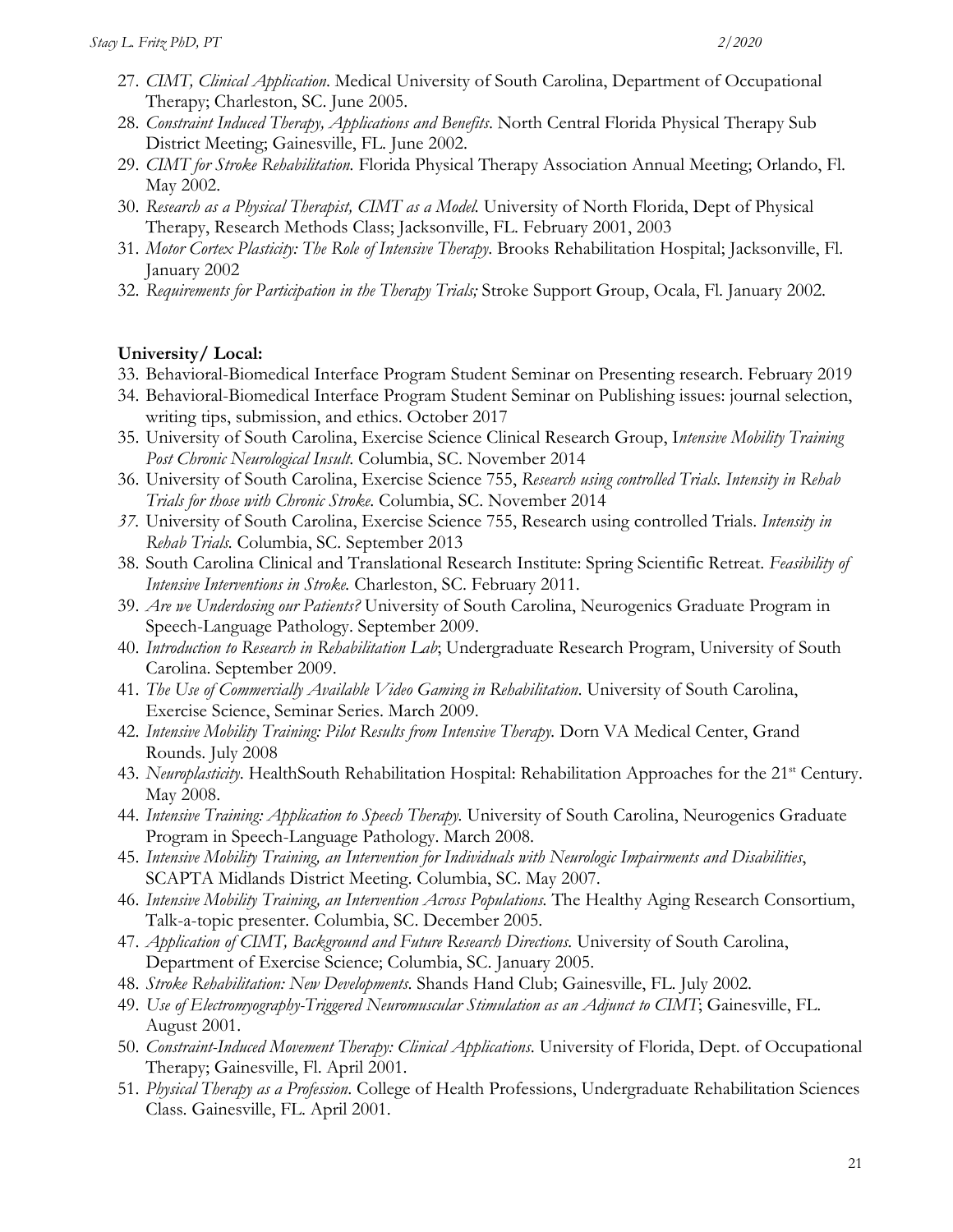#### **PROFESSIONAL ASSOCIATIONS**

- American Physical Therapy Association, Member since 1995
	- o Section on Research Program Committee Member, 2008-2011
	- o Sections: Research, Neurology, Education, and Geriatrics
- South Carolina Physical Therapy Association, Member 2004 to present o SCAPTA Membership Committee 2005 to 2007
- Florida Physical Therapy Association, Member 1999 to 2004
- Kentucky Physical Therapy Association, Member 1995 to 1999

### **REVIEWER FOR JOURNALS**

- 1. *Topics in Stroke Rehabilitation* June 2017, March 2020
- 2. *BMC Neurology*, February 2020
- 3. *Journal of Neurologic Physical Therapy*, August 2017; December 2017, April 2019, October 2019
- 4. *PLOS One*, July 2019, September 2019
- *5. Journal of Racial and Ethnic Health Disparities,* October 2018
- 6. *Gait and Posture*, September 2011, December 2011, July 2016, September 2018
- 7. *Journal of Geriatric Physical Therapy*, May 2009, July 2009, June 2010, July 2011, May 2012, September 2012, October 2012, May 2013, July 2013, September 2013, February 2015, May 2015, Feb 2016, September 2016, February 2017, May 2018, August 2018
- 8. *Games for Health Journal,* November 2017; December 2017, January 2018
- 9. *Journal of Gerontology,* November 2016
- 10. *Physical Therapy Journal*, Oct 2006, December 2006, August 2007, November 2008, January 2009, December 2014
- 11. *Spinal Cord,* September 2014
- 12. *Journal of Aging and Health*, April 2014
- 13. *Gerontechnology*, September 2013, July 2014, November 2014
- 14. *Physiotherapy Theory and Practice*, September 2008, October 2009, July 2010, February 2013
- 15. *Neurorehabilitation and Neural Repair*, March 2008, September 2009, June 2011, May 2012, October 2012
- 16. *Journal of Rehabilitation Research and Development,* June 2006, November 2006, February 2007, April 2007, July 2008, May 2011, September 2011, February 2012
- 17. *Archives of Physical Medicine and Rehabilitation*, July 2005, May 2007, September 2007, July 2008, December 2011
- 18. *Stroke Research and Treatment*, December 2011
- 19. *Health and Quality of Life Outcomes,* September 2010, November 2010
- 20. *Journal of Neuroengineering and Rehabilitation,* April 2010
- 21. *Stroke*, June 2006, November 2007, October 2009, November 2009
- 22. *Journal of Rehabilitation Medicine*, March 2008, January 2009
- 23. *Restorative Neurology and Neuroscience*, October 2006

#### **REVIEWER FOR TEXTS**

• *Multicultural Competence for the Physical Therapist,* December 2009

## **REVIEWER FOR GRANT PROPOSALS**

• *Dunhill Medical Trust Grant Review- January 2020.*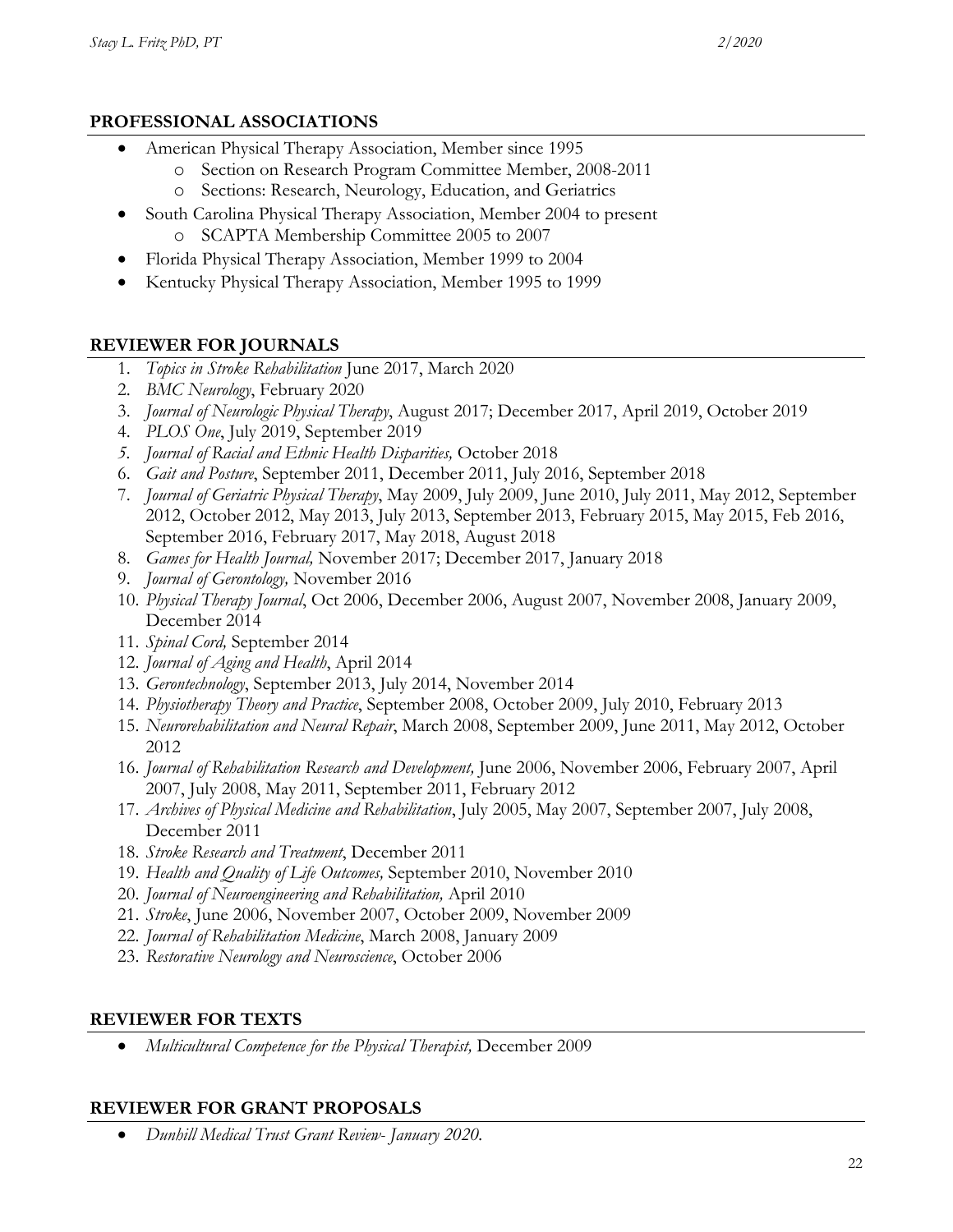- *NIH- Musculoskeletal, Oral And Skin Sciences (MOSS) IRG, AREA (R15) Grant reviews- March 2019*
- *Panel Member, 2018 Congressionally Directed Medical Research Programs, Psychological Health and Traumatic Brain Injury Research Program- February 2019*
- *NIH- National Institute on Aging, Enhancing Central Neural Control of Mobility in Aging (U01 Clinical Trial Optional)- July 2018*
- *NIH- National Institute on Disability, Independent Living, and Rehabilitation (NIDILRR) – Rehabilitation Engineering Research Center (RERC): Individual Mobility and Manipulation- Alternative reviewer- May 2018*
- *Canadian Partnership for Stroke Recovery (CPSR)-* Expert External Reviewer*,* March 2015
- *NIH- Director's Early Independence Award (DP5)-* Grant Peer reviewer, March 2012
- *Clinical Trial—Sensory Systems (CT-S) peer review panel of the 2012 Defense Medical Research and Development Program (DMRDP) for the Department of Defense Congressionally Directed Medical Research Programs (CDMRP).* October 2011.
- *Parkinson's UK- Project Grants Scheme peer reviewer.* October 2011

## **PROFESSIONAL AND UNIVERSITY SERVICE**

### **Service to the Profession:**

**National-**

- American Physical Therapy Association: Academy of Neurology's Guideline Development Group for the development of Clinical Practice Guidelines for Locomotor Function for patients in the subacute stages following stroke, SCI and TBI (2019-present)- competitive application for committee
- American Physical Therapy Association: Academy of Neurology's Health Promotion and Wellness Task Force (2016-2019)- Founding committee, competitive application for committee
- Physical Therapy Centralized Application Service (PTCAS) Advisory Board (2016-2021- two appointments, 3 years each), invited position
- Associate Member of Executive Committee for RIPPT (Research Intensive Programs in Physical Therapy) for the American Physical Therapy Association, **elected position**
- Leader at State Legislative Day, South Carolina Physical Therapy Association (2014, 2015, 2017)
- External Reviewer of Tenure and Promotion file from peer institutions [2014, 2015 (x2), 2017 (x2), 2019 (x2)].
- Geriatrics Section representative on the Section on Research's EDGE task force (Evaluation Database to Guide Effectiveness) (2013-2017)- **Elected position**
	- Serving on Geriatric Edge Research Committee (2011-2017)
	- GeriEdge Workgroup on Falls Risk Assessment (2013)
- External Reviewer of new Doctoral Program for licensure (2012)
- Scientific Advisor for EyeStalks corporation development of rehabilitation product (2012-2016)
- Served on Strategic Planning committee for Geriatric Physical Therapy Journal (February 2012)
- Served on Strategic Task force for Research for Neurology Section of APTA **competitive application for committee** (April 2011)
- Walking Speed Task Force- APTA (2009-2016)
- Session Moderator
	- Educational Leadership Conference APTA- October 2017, October 2018, October 2019

## **State-**

- Advisory Board for South Carolina Stroke Learning Network (2010- 2013)
- Stroke Systems of Care Study Committee appointed by South Carolina Department of Health and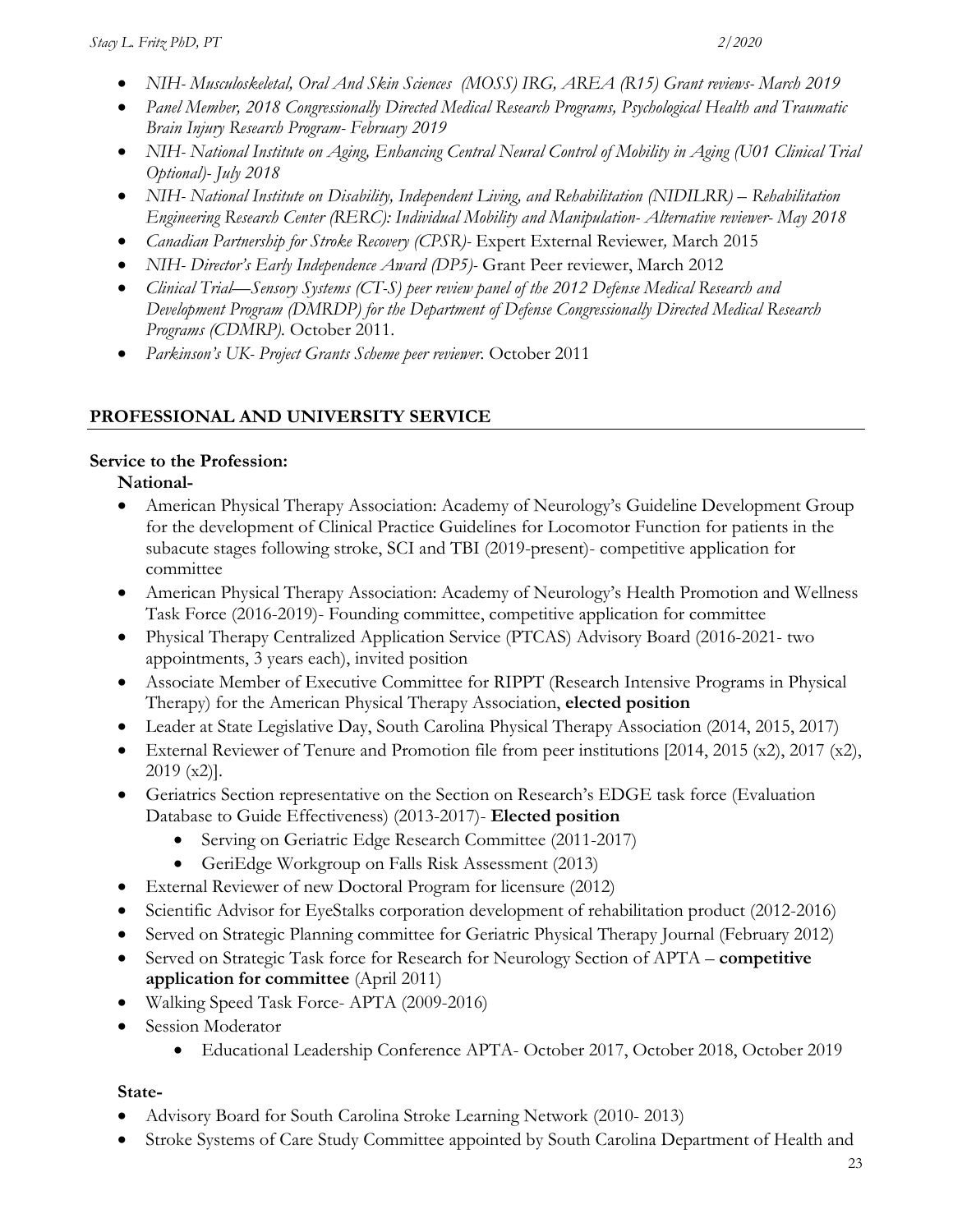Environmental Control Board (2009- 2011)

- *Chair of Rehabilitation Subcommittee* charged with assessment of the current state of Stroke Rehabilitation and recommendations to General Assembly in South Carolina
- South Carolina Stroke Collaborative Planning Committee (2009-2013)
	- South Carolina Stroke Learning Network Advisory Board (2011-2013)

# **Service to the University of South Carolina:**

- South Carolina Aging Research Network (SCARN) (2009-present), member
- Provost Blue Ribbon Committee on Graduate Life- **Co-Chair** (2015-2016)
- University of South Carolina **Athletics Advisory Committee** (2013-2016)
	- **Chair** (2015-2016)
	- Intercollegiate Athletics Committee of the University of South Carolina Board of Trustees (2015-2016)
	- **Faculty Senate Steering Committee** (2015-2016)
- University of South Carolina **Graduate Council** (2012-2015)
	- **Chair Graduate Council** (2014-2015)
	- Vice Chair Graduate Council (2013-2014)
	- Chair of Academic Policy and Practices Committee (2013-2014)
	- Fellowship and Scholarship Committee (2012-2013)
- SeniorSmart (USC & Palmetto Health) (2009-2015)
- University of South Carolina Institutional Review Board committee member (2012-2015)
- Faculty Judge for Graduate Student Day 2005, 2006, 2007, 2013, 2014, 2015
- Innovista Livability Committee (2006-2007)
- Search Committees:
	- University of South Carolina Faculty Athletic Representative (FAR) (2015)
	- University of South Carolina, Provost for Health Sciences. (2014)
	- University of South Carolina Faculty Athletic Representative (FAR) (2013)
	- Faculty Search- Physical Education and Athletic Training (2011)
	- Faculty Enhancement Initiative (FEI) in Imaging, Faculty Hire (2009)

# **Service to the Arnold School of Public Health:**

- University of South Carolina Arnold School of Public Health Tenure & Promotion Committee (2013-present)
	- Writing Teaching Summaries (2015, 2016, 2017, 2018, 2019)
	- Peer review of teaching (annual)
- University of South Carolina, Arnold School of Public Health Council of Program Directors (2012- present)
- University of South Carolina, Arnold School of Public Health, Strategic Planning: Diversity and Inclusion Committee (2015- 2017)
- University of South Carolina, Arnold School of Public Health, Teaching awards committee (2012- 2016), **(Chair 2015, 2016)**
- ASPH research retreat (fall 2014)
- Ad hoc committee to review promotion of Dr. Paul Beattie (2012)
- Ad hoc committee to review promotion of Dr. Cathy Arnot (2016)
- ASPH Technology and Library Committee (2007-2011)
- Search Committees:
	- Faculty Search, TecHealth, ASPH (2018-2019)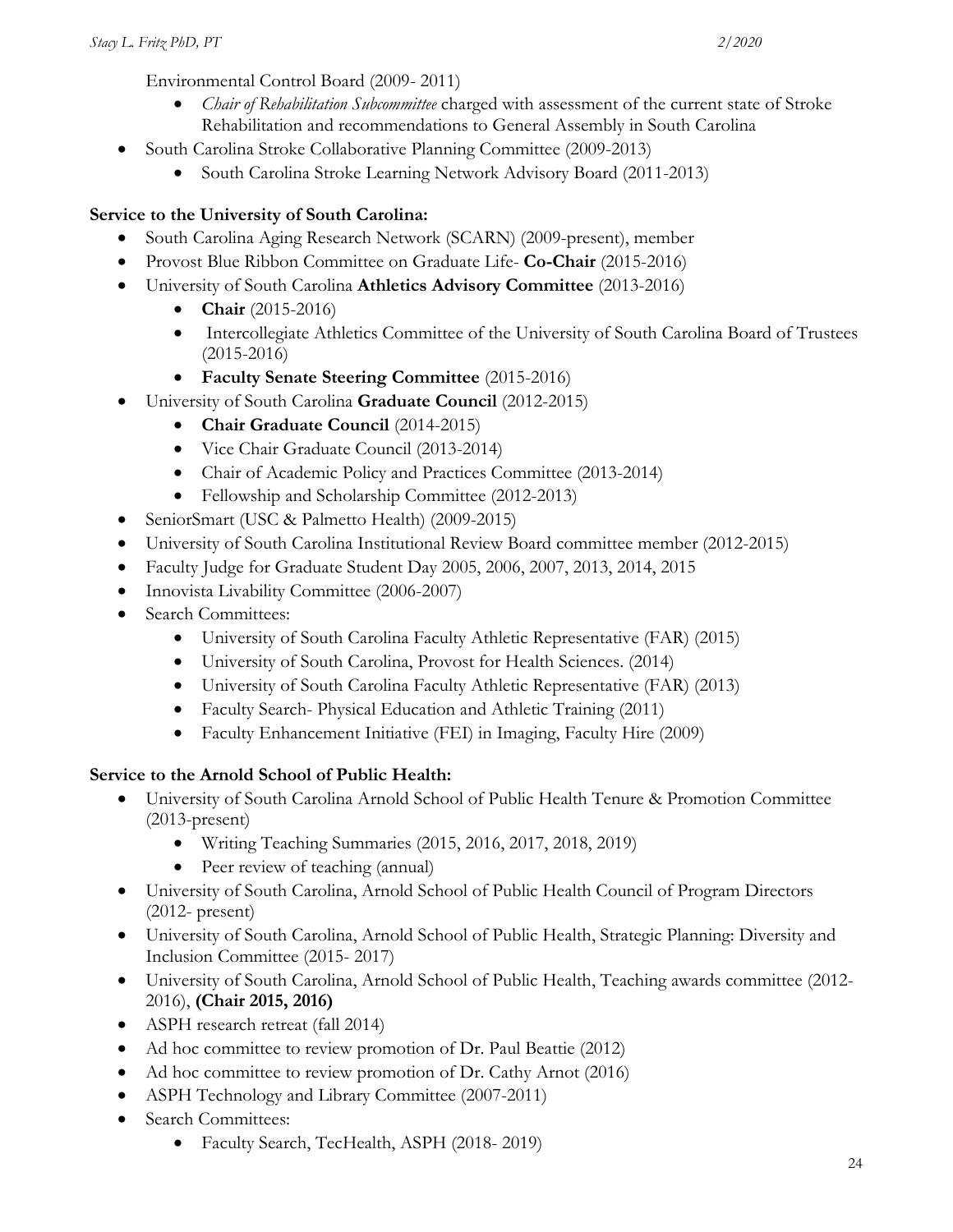- Arnold School of Public Health Search Committee for Associate Dean of Diversity, Equity and Inclusion (2018)
- Faculty Search, TecHealth, ASPH (2017- 2018)
- Faculty Search, TecHealth, ASPH (2015- 2016)
- Faculty Search, Center for Rehabilitation Reconstruction, HSPM Dept (2014-2015)
- Faculty Search, Center for Rehabilitation Reconstruction, HSPM Dept (2013-2014)
- Faculty Search, Masters of Health Administration, HSPM Dept (2012)

#### **Service to the Department of Exercise Science:**

- Graduate Director of Rehabilitation Sciences Division (2016-2019)
	- Coordinate Rehabilitation Sciences Journal Club (2016-2019)
- Department of Exercise Science PhD Admission and Curriculum Committee (2017-2019)
- University of South Carolina, Exercise Science Department, Executive Committee (2012- 2017)
- Physical Activity/ Exercise Task Force (2010-2011)
- Faculty Mentor
	- Gregory Mangion (2019-present)- Physician Assistant Program Director
	- Jill Stewart (2014- present)- EXSC, DPT
	- Ray Thompson (2015-present)- EXSC
	- Alicia Flach (2017- present)- EXSC, DPT
- Search Committees
	- Chair Search (2018-2019)
	- Faculty Search- Athletic Training (2018)
	- Faculty Search (2015-2016)
	- Chair Search (2013-2014)
	- Faculty Search (2010-2011)

#### **Service to the Physical Therapy Program;**

- Program Director (2012- present)
- Accreditation Review Committee
	- Chair (2016-2018)
	- Member (2007-2009)
- Admission Committee (2004-present), Chair (2012- present)
- Curriculum Committee (2004-present), Chair (2012- present)
- Assessment Committee (2005-present), Chair (2004-2017)
- Search Committee
	- Faculty Search Co-Chair (2017-2018)
	- Staff search committee chair (2017)
	- Faculty Search Chair (2016-2017)
	- Faculty Search Chair (2016)
	- Faculty Search Chair (2011- 2012)

#### **AWARDS**

• 2018 Academy of **Geriatric Physical Therapy Excellence in Geriatric Research Award**, Academy of Geriatrics, American Physical Therapy Association.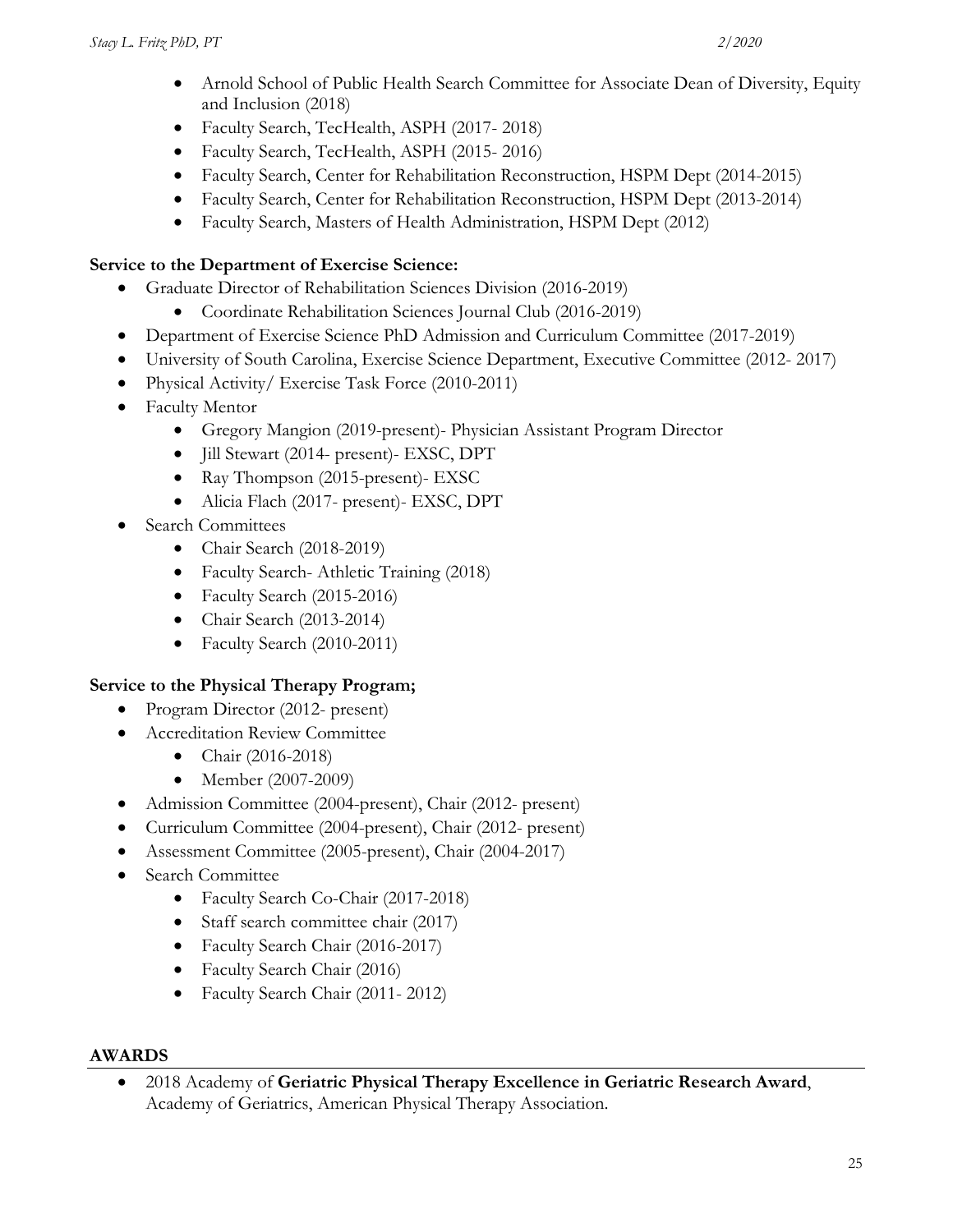- University of South Carolina, **Pipeline for Academic Leaders Inaugural Fellow** (PAL) (2014- 2015)
- Nominated for 2013, 2014 & 2015 Michael J. Mungo Graduate Teaching Award, University of South Carolina
- 2012 **James A. Keith Excellence in Teaching Award**, Arnold School of Public Health, University of South Carolina
- Elected to University of South Carolina, Graduate Council, 2012
- Nominated to the Mu Chapter of the Delta Omega Society for Public Health, 2010
- Arnold School of Public Health 2008 Faculty Research Award Nominee
- Pre-doctoral Associated Health Rehabilitation Research Fellowship, VA Hospital (2003-2004)
- 1<sup>st</sup> Place Poster Presentation at the World Physical Therapy Conference for Northern America Region. Barcelona, Spain (2003)
- Dean's Scholar for recognition of scholarly achievement, leadership, and professional potential. College of Health Professions, University of Florida. (2002)
- Foundation for Physical Therapy Promotion of Doctoral Studies Scholarship Level 1 (2001-2002)
- Dean's Scholar Finalist for recognition of scholarly achievement, leadership, and professional potential College of Health Professions, University of Florida (2001)
- Frederick Family Scholarship, University of Florida, Department of Physical Therapy for excellence in Academic, Teaching, and Research Achievements (2001)
- Shands Hospital Board of Directors Scholarship for College of Health Professions (2001)
- 1<sup>st</sup> Place Poster Presentation in Human Physiology and External Influences. University of Florida Graduate Student Forum (2000). A research symposium for all graduate students at the University of Florida.
- Travel Grants: Graduate Student Council, Fall 2001; Rehabilitation Sciences, Spring 2001; Graduate Student Council, Spring 2003.

# **MENTEE AWARDS**

- Elizabeth Regan, DPT- 2020 Breakthrough Graduate Scholars; representing USC's most promising graduate students who demonstrate phenomenal commitment to research and scholarly activity
- Reed Handlery, DPT- 2020 CV & P Research Grant (APTA Cardiovascular and Pulmonary Academy); \$5000
- Elizabeth Regan, DPT –American Heart Association Pre-Doctoral Fellowship, 2019-2020; priority score of <1 percentile. \$53,688
- Reed Handlery, DPT 2018 Arnold Fellowship Recipient, \$10,000
- Reed Handlery, DPT; Promotion of Doctoral Scholars I Scholarship 2018-2019, Foundation of Physical Therapy, \$7500
- Elizabeth Regan, DPT; Presidential Fellowship Recipient, University of South Carolina; Columbia, SC 2016. \$8,000/year for 4 years
- Elizabeth Regan, NIH T-32 Pre-doctoral research training grant, University of South Carolina. 8/2016 – 8/2018, Behavioral-Biomedical Interface Program (BBIP)
- Molly Lonneman, Magellan Scholar Program -"TIPPS, Tools & Inventions for/from People Post-Stroke" \$2976. 2016-2017
- Addie Middleton, PhD, DPT 2015- Outstanding Exercise Science Graduating PhD student
- Addie Middleton, DPT 2014 voted to receive Arnold Fellowship
- Addie Middleton, DPT- Spring 2013: Top post-professional student poster presentation award at South Carolina Physical Therapy Association Annual Meeting. Myrtle Beach, SC.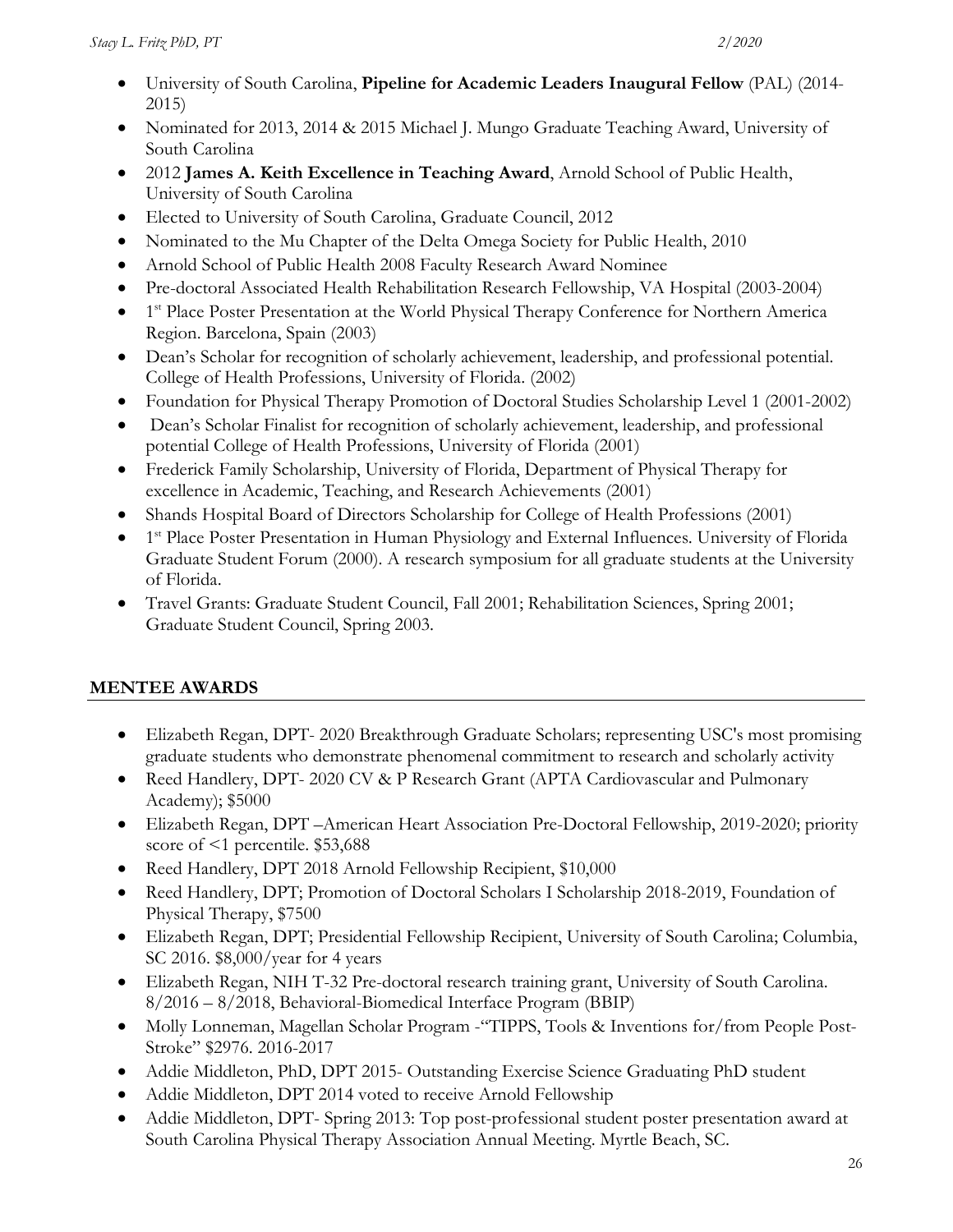- Derek Liuzzo, DPT 2012 Arnold Fellowship Recipient
- Addie Middleton, DPT- Fall 2012: Awarded Behavioral-biomedical Interface Program (BPIP) T32 pre-doctoral researching training fellowship.
- Denise Peters, DPT- Spring 2011: 2nd Place Oral Presentation in Health Promotion, Education & Behavioral division, University of South Carolina Graduate Student Research Day
- Jennifaye Greene, PT- Spring 2011: Honorable Mention in Poster Presentation in Health and Life Sciences division, University of South Carolina Graduate Student Research Day
- Denise Peters, DPT- Fall 2010 Arnold Fellowship Recipient
- Angela Merlo, DPT: 3<sup>rd</sup> Place Poster Presentation in Health Sciences & Policy division, University of South Carolina Graduate Student Research Day, March 2009
- Angela Merlo-Rains, DPT & Erin Rivers, DPT- 2008-2009 Arnold Fellowship Recipient
- Erin Rivers, DPT: 1st Place Poster Presentation in Health Sciences & Policy division, University of South Carolina Graduate Student Research Day, March 2008.
- Brandy Duncan: 3rd Place Platform Presentation in Health & Physiology division, University of South Carolina Graduate Student Research Day, March 2008.
- Erin Rivers, DPT- Spring 2008 Arnold Fellowship Recipient
- Angela Merlo-Rains, DPT- Graduate Research Assistantship program sponsored by the Graduate School is to provide one-time funds for hiring graduate assistants, enable them to work more closely with faculty on ongoing innovative research projects, and to assist faculty who are beginning new research projects. 2007-2008
- Janea Sweet- 2nd place for Scholarly Poster in Arts, Social, and Life Sciences, University of South Carolina Graduate Student Research Day, April 2007
- Tabitha Washington- 2007 Minority Scholarship Award for Academic Excellence awarded by the American Physical Therapy Association

## **CLINICAL EXPERIENCE**

#### **Consulting**

- Senior Research Associate- ASSEST, Advanced Smart Systems and Evaluation Technologies, LLC (2018-present)
- Ask the Expert on Stroke Network (www.strokenetwork.org). Respond to emails from patients, therapist, and caregivers regarding physical therapy questions related to stroke. (2002- present)
- Advisory Board- Second Wind Wellness Centers (2016-2017)
- "Rehabilitation Expert" for Palmetto Health Richland, Geriatric Mobility Clinic (2009-2014)

## **Staff Physical Therapist**

- *Caretenders,* Lexington, KY. Home Health Physical Therapy, 1999.
- *Southern Tennessee Medical Center*, Winchester, TN. Traveling Physical Therapist with Staffing Options and Solutions (SOS), Indianapolis, IN. Practiced in outpatient clinic treating variety of patients with orthopedic and neurological injuries, 1998-1999.
- *Columbus County Hospital,* Whiteville, NC. Traveling Physical Therapist with SOS. Practiced in hospital based outpatient clinic treating acute orthopedic, post-surgical, neurological, and wound care patients, 1998.
- *Cardinal Hill Rehabilitation Hospital*, Lexington, KY. Traveling Physical Therapist with SOS. Practiced in a variety of settings including chronic pain management program, inpatient rehabilitation, orthopedics, pediatrics, home health, and skilled nursing facility, 1997-1998